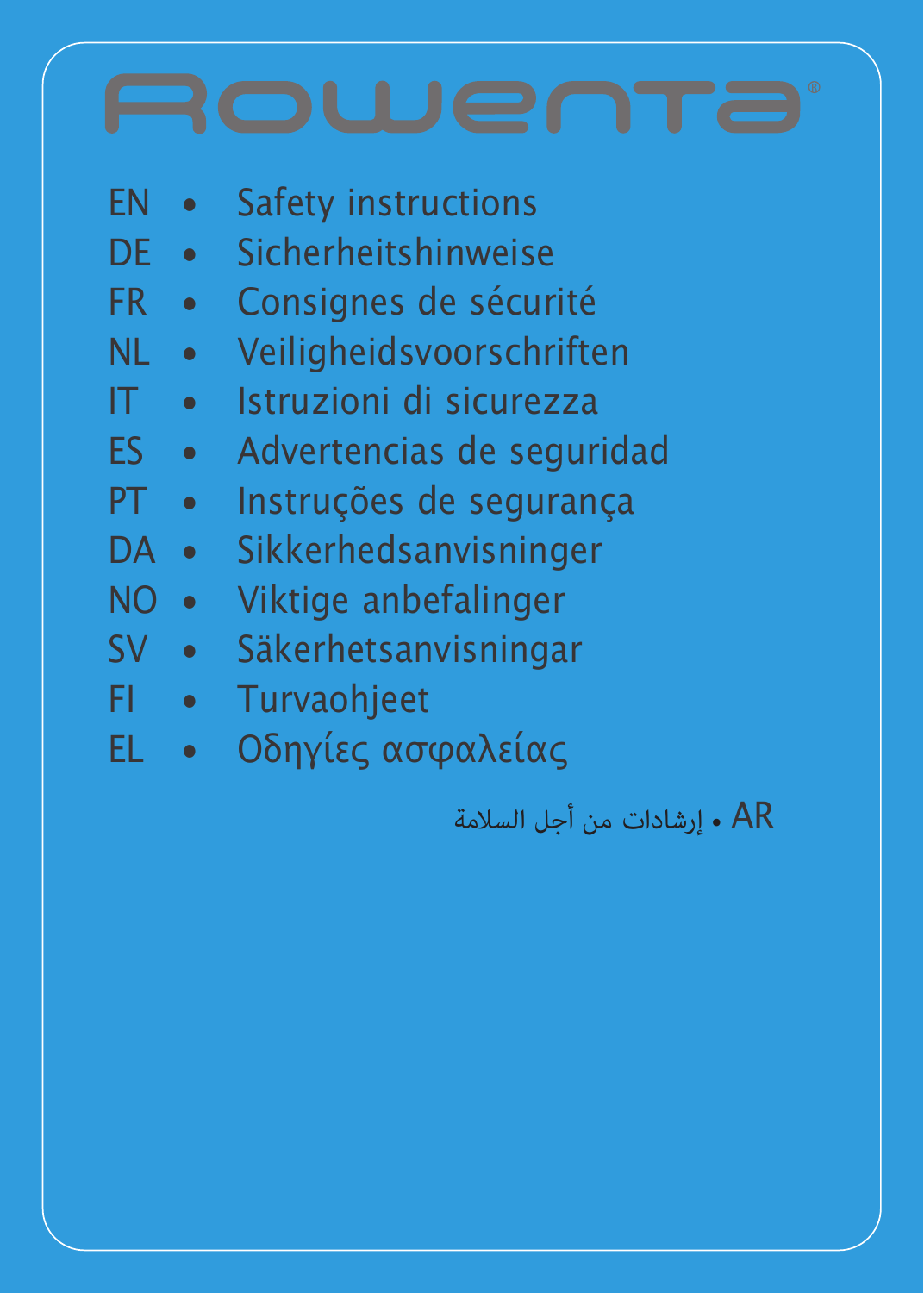### **EN**

# **SAFETY INSTRUCTIONS**

- Please read these instructions carefully and keep them for further references.
- Never leave the appliance unattended when it is connected to a power source; if it has not cooled down for approximately 1 hour.
- The iron must be used and rested on a flat, stable, heatresistant surface.
- When you place the iron on the iron rest, make sure that the surface on which you place it is stable.
- Always unplug your appliance: before filling, or rinsing the water tank, before cleaning it, after each use.
- Children must be supervised to ensure that they do not play with the appliance.
- Keep the iron and its cord out of reach of children less than 8 years of age when it is energized or cooling down.
- This appliance can be used by children aged from 8 years and above and persons with reduced physical, sensory or mental capabilities, or lack of experience and knowledge, if they have been given supervision or instruction concerning use of the appliance in a save way and understand the hazards involved.
- Cleaning and user maintenance shall not be made by children without supervision.
- The appliance must not be used if it has fallen to the floor, shows evident of damage, leaks or fails to function correctly. Never dismantle you appliance. To avoid any danger, have it inspected in an approved service centre.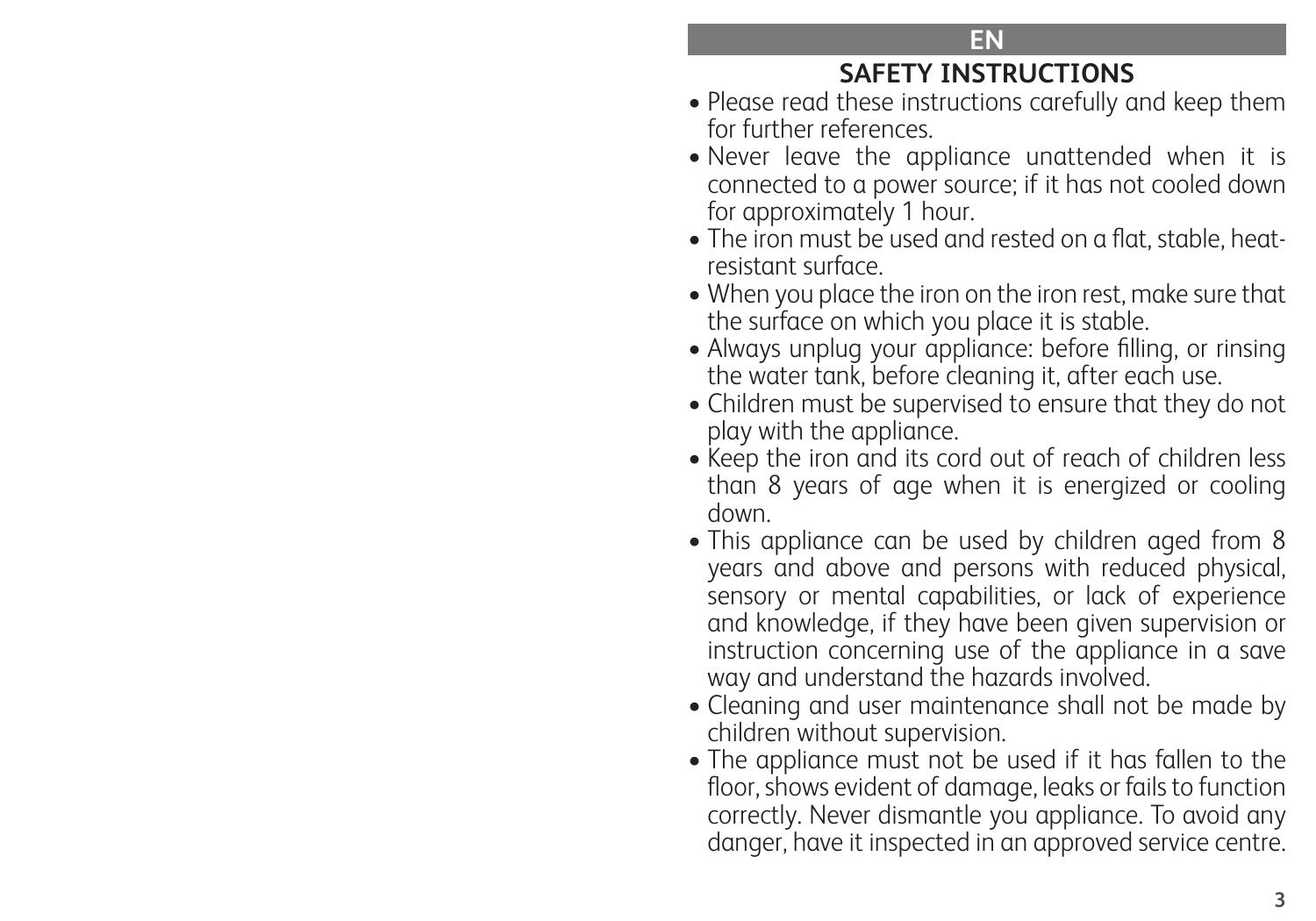

The surfaces which are marked with this sign and  $\sqrt{\text{\tiny{M}}\text{\tiny{M}}}$  the soleplate are very hot during the use of the appliances. Don't touch these surfaces before the iron is cooled down.

• If the electric power cord is damaged, it must be replaced by an Approved Service Centre in order to prevent any danger.

#### **IMPORTANT RECOMMANDATIONS**

- The voltage of your electrical installation must correspond to that of the iron (220-240V). Always plug your iron into an earth socket. Connecting to the wrong voltage may cause irreversible damage to the iron and will invalidate the guarantee.
- If you are using a mains extension lead, ensure that it is corrected rated (16A) with an earth, and is fully extended.
- Do not unplug your appliance by pulling on the cord.
- Never immerse your steam iron in water or any other liquid. Never hold it under the water tap.
- Never touch the electric cord with the soleplate of the iron.
- Your appliance gives off steam, which may cause burns, especially when you are ironing close to the edge of your ironing board.
- Never direct the steam towards people or animals.
- For your saftey, this appliance conforms to the applicable standards and regulations (Low Voltage, Electromagnetic Compatibility, Environmental Directives).
- This product has been designed for domestic use only. Any commercial use, inappropriate use or failure to comply with the instructions, the manufacturer accepts no responsibility and the guarantee will not apply.

#### **What water to use?**

Your appliance has been designed to function with untreated tap water. If your water is very hard (check with your local water authority), it is possible to mix untreated tap water with store-bought distilled or demineralised water in the following proportions: - 50% tap water, - 50% distilled or demineralised water.

However, it is necessary to operate the Self clean function regularly in order to eliminate hard water deposits from the steam chamber.

Use the Self clean function approximately every 2 weeks. If the water is very hard clean the iron weekly

#### **Types of water not to use?**

Heat concentrates the elements contained in water during evaporation.The types of water listed below contain organic waste or mineral elements that can cause spitting, brown staining, or premature wear of the appliance: water from clothes dryers, scented or softened water, water from refrigerators, batteries or air conditioners, pure distilled or demineralised water or rain water should not be used in your Rowenta iron. Also do not use boiled, filtered or bottled water.

#### **PLEASE RETAIN THIS INSTRUCTION BOOKLET FOR FUTURE REFERENCE**

#### **Environnement**

#### **Environment protection first !**

 $\odot$  Your appliance contains valuable materials which can be recovered or recycled. Leave it at a local civic waste collection point. Important notice for ≥ 2400W models only :

# **If there is a problem?**

| <b>PROBLEM</b>                                                 | <b>POSSIBLE CAUSE</b>                                                                                 | <b>SOLUTION</b>                                                                                                                           |
|----------------------------------------------------------------|-------------------------------------------------------------------------------------------------------|-------------------------------------------------------------------------------------------------------------------------------------------|
| Water drips from<br>the holes in the                           | You are using steam while the<br>iron is not hot enough.                                              | Wait until the thermostat light<br>goes out.                                                                                              |
| soleplate.                                                     | You are using the shot of steam<br>button too often.                                                  | Wait a few seconds between each<br>use of the button.                                                                                     |
|                                                                | You have stored the iron<br>horizontally, without emptying it<br>and without setting it to @.         | See the section «Storing your iron».                                                                                                      |
| <b>Brown streaks</b><br>come through<br>the holes in the       | You are using ironing water<br>additives (i.e. scented water,<br>starch).                             | Never use ironing water additives;<br>these will permanently damage your<br>steam iron.                                                   |
| soleplate and<br>stain the linen.                              | You are not using the right type<br>of water.                                                         | Perform a Self cleaning operation<br>and consult the chapter «What<br>water should I use?».                                               |
|                                                                | Your linen has not been rinsed<br>sufficiently or you have ironed a<br>new garment before washing it. | Make sure that your laundry is rinsed<br>sufficiently in order to remove any<br>deposits of soa p or chemical products<br>on new clothes. |
| The soleplate is<br>dirty or brown and<br>can stain the linen. | Your are ironing with an<br>inappropriate temperature<br>selection (temperature too high).            | Clean the soleplate (refer to<br>chapter 11). Select the appropriate<br>program.                                                          |
|                                                                | You have ironed over a printed<br>are of a garment.                                                   | Never iron over printed areas or<br>applications – always iron the<br>reverse side of such a garment.                                     |
| There is little or no                                          | The water tank is empty.                                                                              | Fill the water tank.                                                                                                                      |
| steam.                                                         | Your iron has been used dry for<br>too long.                                                          | Carry out a Self clean.                                                                                                                   |
| The soleplate<br>is scratched or<br>damaged.                   | You have placed your iron flat<br>on a metallic rest-plate or ironed<br>over a zip.                   | Refrain from ironing over metallic<br>buttons or zippers.                                                                                 |
| Steam or water<br>come from the iron<br>as you finish filling  | The steam control is not set to<br>the DRY & position.                                                | Check that the steam control is set<br>to the DRY @ position.                                                                             |
| the tank.                                                      | The water tank is overfilled.                                                                         | Never exceed the Max level.                                                                                                               |
| The spray does not<br>spray.                                   | The water tank is not filled<br>enouah.                                                               | Fill up the water tank.                                                                                                                   |

Under unfavorable mains conditions, phenomena like transient voltage drops or lighting fluctuations can happen. Therefore, it is recommended that the iron is connected to a power supply system with a maximum impedance of 0,29 Ω. If necessary, the user can ask the public power supply company for the system impedance at the interface point.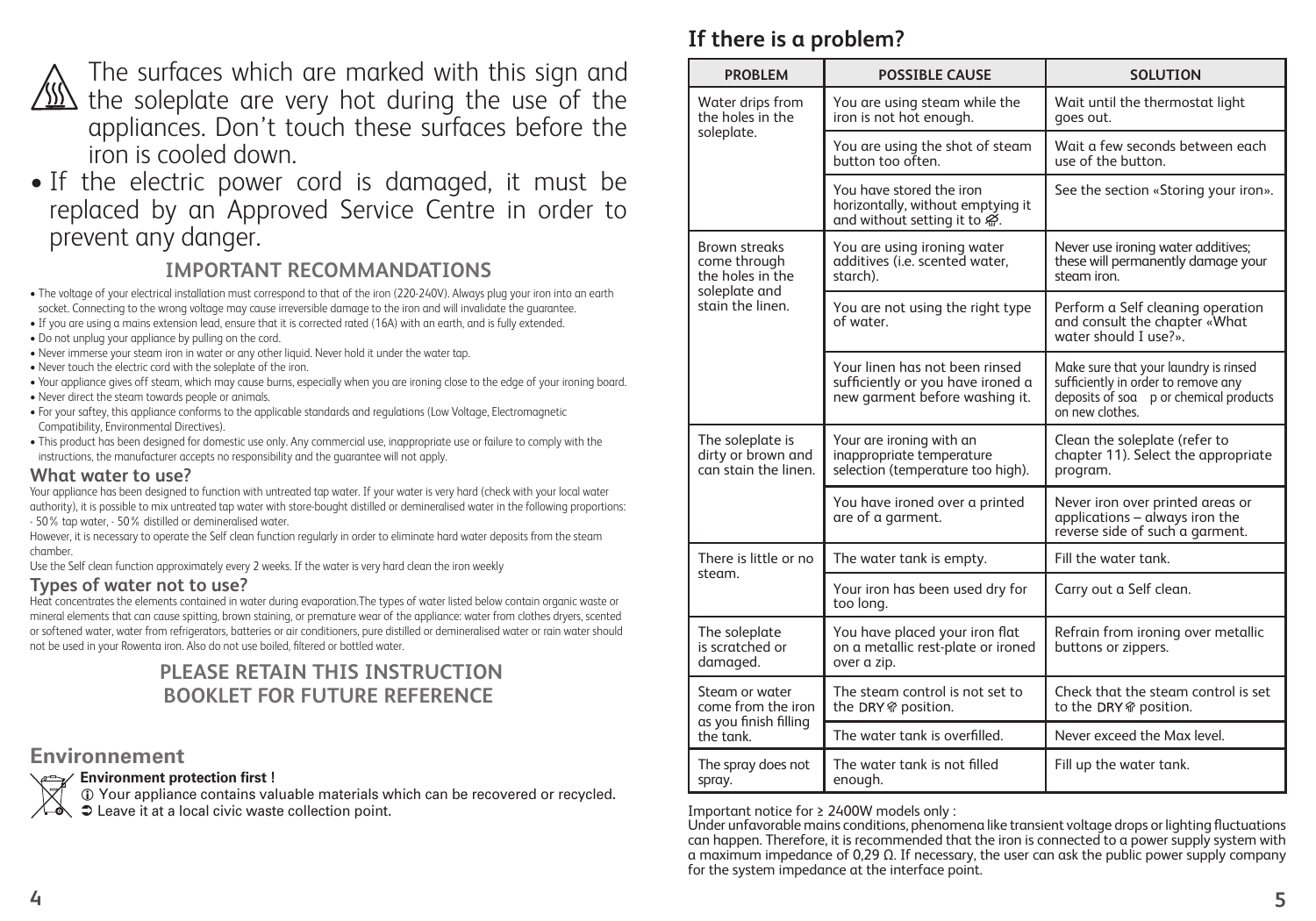# **Für Ihre Sicherheit**

- Bitte lesen Sie diese Gebrauchsanweisung aufmerksam durch und heben Sie sie auf.
- Lassen Sie das Gerät nie unbeaufsichtigt, wenn es am Stromnetz angeschlossen ist und solange es nicht abgekühlt ist (etwa eine Stunde).
- Das Bügeleisen muss auf einer ebenen stabilen Oberfläche benutzt und abgestellt werden.
- Wenn das Bügeleisen auf die Abstellvorrichtung gestellt wird, ist sicherzustellen, dass die Fläche, auf der die Abstellvorrichtung steht, stabil ist.
- Schalten Sie das Gerät vor dem Auffüllen und Entleeren des Wasserbehälters, der Reinigung und nach jeder Benutzung stets aus (Stecker aus der Steckdose ziehen).
- Kinder dürfen nicht mit dem Gerät spielen.
- Stellen Sie sicher das das Bügeleisen und die Anschlussleitung außerhalb der Reichweite von Kindern unter 8 Jahren ist, wenn es angeschlossen ist oder abkühlt.
- Dieses Gerät kann von Kindern ab 8 Jahren und von Personen mit verminderten körperlichen, sensorischen oder geistigen Fähigkeiten oder mit Mangel an Erfahrung und Wissen bedient werden, wenn sie beaufsichtigt werden oder auf den sicheren Gebrauch des Gerätes hingewiesen wurden und die damit verbundenen Gefahren kennen.
- Die Reinigung und Anwenderwartung dürfen von

Kindern nicht ohne Aufsicht durchgeführt werden.

• Das Gerät darf nicht benutzt werden, wenn es heruntergefallen ist, wenn es sichtbare Beschädigung aufweist, wenn es ausläuft oder Betriebsstörungen aufweist. Nehmen Sie das Gerät nicht selbst auseinander, sondern bringen Sie es zu Ihrer eigenen Sicherheit stets zu einem zugelassenen Servicezentrum



Mit diesem Symbol gekennzeichnete Flächen und

- die Sohle des Bügeleisens können sehr heiß werden: Die Sohle nie berühren und das Bügeleisen immer abkühlen lassen bevor Sie es wegräumen.
- Falls das Anschlusskabel beschädigt ist, lassen Sie es aus Sicherheitsgründen sofort von einer zugelassenen Kundendienststelle ersetzen.

# **WICHTIGE HINWEISE**

- Die Spannung Ihrer Elektroinstallation muss der Spannung des Bügeleisen (220 240 V) entsprechen. Das Bügeleisen muss unbedingt an einer geerdeten Steckdose angeschlossen werden. Ein fehlerhafter Anschluss kann zu irreparablen Schäden am Bügeleisen führen und setzt die Garantie außer Kraft.
- Falls Sie ein Verlängerungskabel verwenden, vergewissern Sie sich, dass es entsprechend der Leistung des Gerätes ausgelegt ist und über einen bipolaren Stecker mit Erdleiter verfügt. Es muss so liegen, dass sich keine Stolperfalle bildet.
- Ziehen Sie nie den Stecker am Netzkabel aus der Steckdose.
- Das Bügeleisen, die Zuleitung oder den Stecker nie in Wasser oder eine andere Flüssigkeit tauchen!
- Zuleitung nicht mit heißen Teilen des Gerätes in Berührung kommen lassen und nicht über scharfe Kanten ziehen oder legen. Zuleitung nicht herunter hängen lassen.
- Das Gerät gibt Dampf ab, der zu Verbrennungen führen kann, besonders, wenn Sie auf einer Ecke des Bügelbretts bügeln. Richten Sie den Dampfstrahl nie auf Personen oder Tiere . Bügeln Sie keine am Körper befindliche Kleidung.
- Jeder Eingriff, außer der im Haushalt üblichen Reinigung und Wartung durch den Kunden, muss durch den Kundendienst erfolgen.
- Die Sicherheit dieses Geräts entspricht den gültigen technischen Bestimmungen und Normen (elektromagnetische Verträglichkeit, Niederspannung, Umweltverträglichkeit).
- Dieses Produkt ist ausschließlich für den Haushaltsgebrauch in geschlossenen Räumen konzipiert.
- Bei unsachgemäßer oder der Gebrauchsanleitung zuwiderlaufender Benutzung übernimmt der Hersteller keine Haftung und die Garantie erlischt.

### **Welches Wasser ist zu verwenden ?**

Ihr Gerät ist so konzipiert, daß es mit Leitungswasser funktioniert. Ist Ihr Wasser sehr kalkhaltig (dies können Sie bei Ihrer Gemeinde oder bei Ihrem Wasserwerk erfragen), sollte das Gerät mit einer Mischung aus 50% Leitungswasser und 50% handelsüblichem entmineralisiertem Wasser betrieben werden.

Dennoch sollten Sie die Dampfkammer regelmäßig reinigen (Self clean), um gelösten Kalk auszuspülen. Benutzen Sie die Funktion Selbstreinigung etwa alle 14 Tage. Bei besonders hartem Wasser muss das Bügeleisen jede Woche gereinigt werden.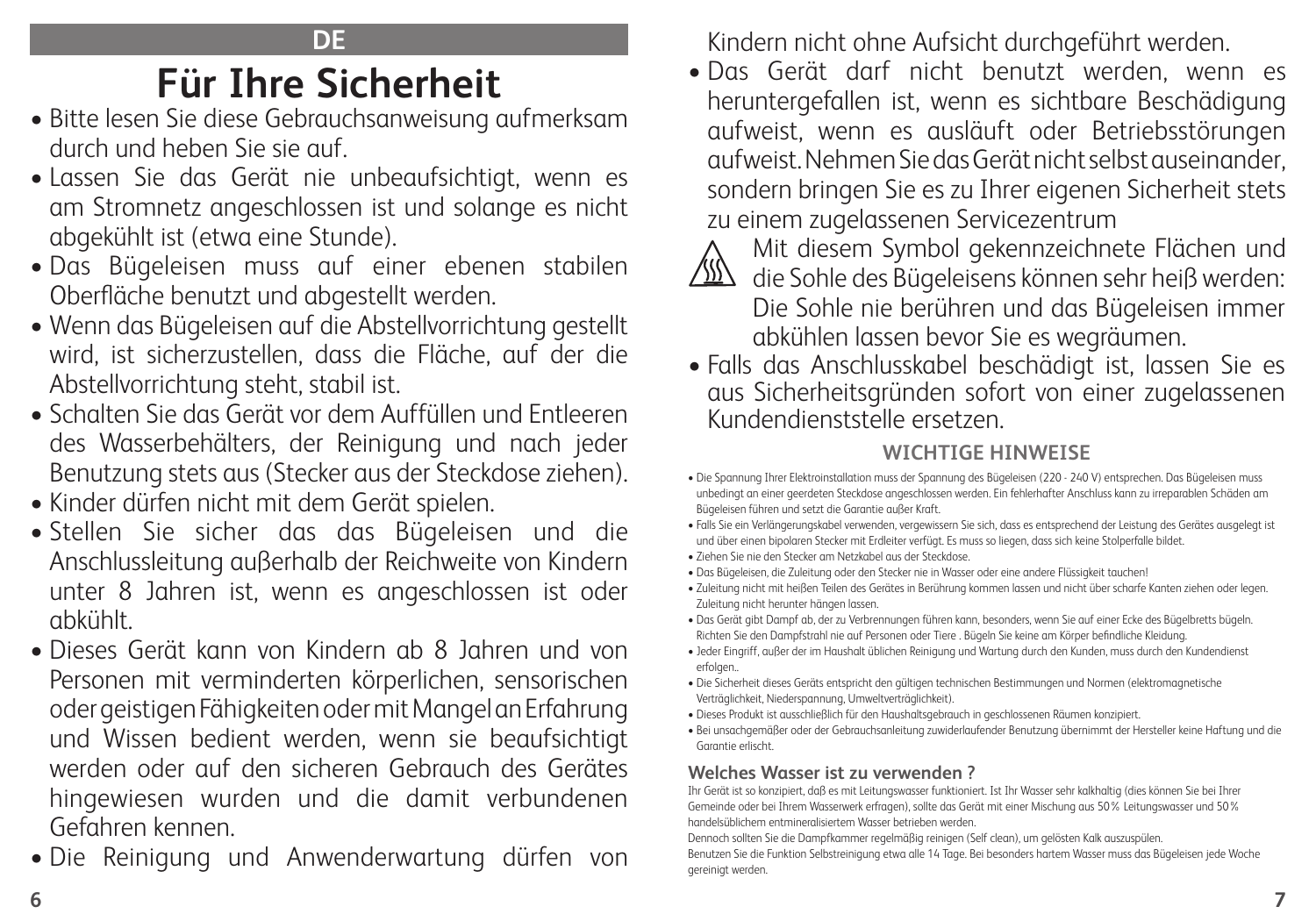#### **Welches Wasser darf nicht verwendet werden ?**

Durch die Hitze kommt es beim Verdampfen zur Ansammlung der im Wasser enthaltenen Partikel. Destilliertes Wasser aus dem Handel (ohne Zugabe von Leitungswasser), Wasser aus dem Wäschetrockner, parfümiertes Wasser, enthärtetes Wasser, Kühlschrankwasser, Batteriewasser, Klimaanlagenwasser und Regenwasser enthalten organische Substanzen oder Mineralstoffe, die zum stoßartigen Herausspritzen des Wassers, braunen Ausfluss und vorzeitiger Alterung Ihres Gerätes führen können. Derartige Wasserqualitäten dürfen deshalb nicht verwendet werden.

#### **BITTE BEWAHREN SIE DIESE ANLEITUNG ZUM SPÄTEREN NACHSCHLAGEN AUF**

**Denken Sie an den Schutz Ihrer Umwelt !**<br>© Ihr Gerät enthält wertvolle Rohstoffe, die wieder verwertet werden können.<br>© Entsorgen Sie Ihr Gerät deshalb umweltgerecht bei einer Sammelstelle Ihrer Stadt oder Gemeinde.

#### **Ein Problem mit ihrem Bügelautomaten ?**

| <b>PROBLEME</b>                                                      | <b>MÖGLICHE URSACHEN</b>                                                                                           | <b>LÖSUNGEN</b>                                                                                                                                                             |
|----------------------------------------------------------------------|--------------------------------------------------------------------------------------------------------------------|-----------------------------------------------------------------------------------------------------------------------------------------------------------------------------|
| Aus den Öffnungen<br>in der Sohle tritt<br>Wasser aus.               | Sie betätigen die Dampftaste bevor<br>das Bügeleisen die dazu nötige<br>Temperatur erreicht hat.                   | Warten Sie bis die Kontrollleuchte<br>ausgeht.                                                                                                                              |
|                                                                      | Sie verwenden den Dampfstoss<br>zu oft.                                                                            | Lassen Sie zwischen jeder Betätigung einige<br>Sekunden verstreichen.                                                                                                       |
|                                                                      | Sie haben das Bügeleisen liegend<br>aufbewahrt, ohne es zu leeren und<br>ohne den Dampfregler auf « zu<br>stellen. | Lesen Sie den Abschnitt "Aufbewahrung<br>des Bügeleisens".                                                                                                                  |
| Aus den Öffnungen<br>der Sohle fließt eine                           | Sie benutzen Bügelzusätze (z.B.<br>Duftwasser, Stärke).                                                            | Benutzen Sie niemals Bügelzusätze, diese<br>zerstören Ihr Bügeleisen.                                                                                                       |
| braune Flüssigkeit,<br>die Flecken auf der<br>Wäsche hinterlässt.    | Sie benutzen nicht das geeignete<br>Wasser.                                                                        | Führen Sie eine Selbstreinigung durch und<br>lesen Sie das Kapitel "Welches Wasser ist zu<br>verwenden".                                                                    |
|                                                                      | Sie haben die Wäsche nicht<br>ausreichend gespült oder Sie<br>bügeln ein neues, ungewaschenes<br>Kleidungsstück.   | Versichern Sie sich, daß die Wäsche gut<br>gespült ist. Eventuelle Ablagerungen von<br>Šeife und chemischen Produkten auf neuen<br>Kleidungsstücken müssen entfernt werden. |
| Die Sohle des<br>Bügeleisens ist<br>verschmutzt                      | Sie bügeln mit zu hoher<br>Temperatur.                                                                             | Reinigen Sie die Sohle (siehe Kapitel<br>11). Lesen Sie den Abschnitt über die<br>Temperatureinstellung.                                                                    |
| oder braun und<br>kann Flecken<br>auf der Wäsche<br>hinterlassen.    | Sie haben über eine bedruckte<br>Fläche eines Stoffes gebügelt.                                                    | Bügeln Sie niemals direkt über Drucke<br>oder Applikationen - solche Stoffe stets<br>rückseitig bügeln.                                                                     |
| Es tritt kein oder nur                                               | Der Wassertank ist leer.                                                                                           | Wassertank füllen.                                                                                                                                                          |
| wenig Dampf aus.                                                     | Ihr Bügeleisen wurde zu lange zum<br>Trockenbügeln verwendet.                                                      | Führen Sie eine Selbstreinigung durch.                                                                                                                                      |
| Die Sohle ist<br>verkratzt oder<br>beschädigt.                       | Sie haben Ihr Bügeleisen mit der<br>Sohle auf eine metallische Unterlage<br>gestellt.                              | Vermeiden Sie das Bügeln<br>über metallische Knöpfe oder<br>Reissversschlüsse.                                                                                              |
| Der Bügelautomat<br>aibt beim Füllen<br>des Wassertanks<br>Dampf ab. | Der Dampfregler steht nicht auf der<br>Position DRY 命.                                                             | Stellen Sie den Dampfregler auf die<br>Position DRY 金.                                                                                                                      |
|                                                                      | Sie haben den Wassertank zu voll<br>aemacht.                                                                       | Achten Sie darauf, die auf dem Wassertank<br>angegebene Höchstfüllmenge nicht zu<br>überschreiten.                                                                          |
| Die Spray-Funktion<br>funktioniert nicht.                            | Es befindet sich kein Wasser im<br>Wassertank.                                                                     | Befüllen Sie den Wassertank.                                                                                                                                                |

Wichtiger Hinweis nur für ≥ 2.400 W Modelle:

Unter ungünstigen Netzbedingungen können Phänomene wie vorübergehende Spannungsabfälle oder Beleuchtungsschwankungen auftreten. Daher wird empfohlen, das Bügeleisen an ein Stromnetz mit einer maximalen Impedanz von 0,29 Ω anzuschließen. Bei Bedarf kontaktieren Sie bitte Ihren öffentlichen Stromversorger bezüglich der Systemimpedanz am Schnittstellenpunkt.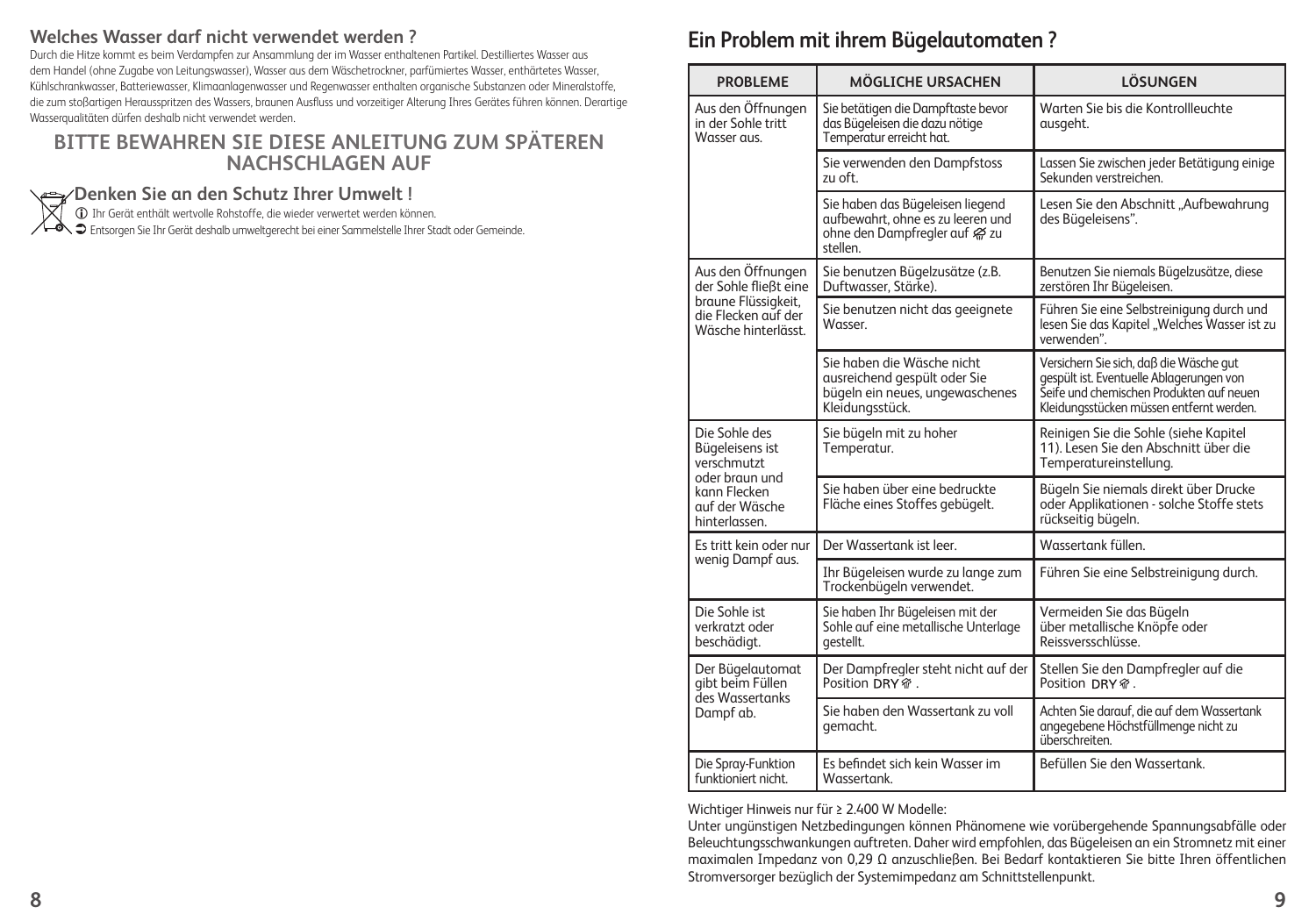# **FR CONSIGNES DE SÉCURITÉ**

- Merci de lire attentivement ces consignes et de les conserver.
- Ne laissez jamais l'appareil sans surveillance lorsqu'il est raccordé à l'alimentation électrique ; tant qu'il n'a pas refroidi environ 1 heure.
- Le fer doit être utilisé et posé sur une surface plane, stable et résistante à la chaleur.
- Lorsque vous posez le fer sur le repose-fer, assurez-vous que la surface sur laquelle vous le posez est stable.
- Débranchez toujours votre appareil : avant de le remplir ou de rincer le réservoir, avant de le nettoyer, après chaque utilisation.
- Il convient de surveiller les enfants pour s'assurer qu'ils ne jouent pas avec l'appareil.
- Maintenir le fer et le cordon hors de portée des enfants de moins de 8 ans lorsqu'il est branché ou qu'il refroidit.
- Cet appareil peut être utilisé par des enfants âgés de 8 ans ou plus et des personnes dont les capacités physiques, sensorielles ou mentales sont réduites, ou des personnes dénuées d'expérience et de connaissance, s'ils ont pu bénéficier d'une surveillance ou d'instructions préalables concernant la manière d'utiliser l'appareil en toute sécurité et qu'ils comprennent les dangers potentiels.
- Les enfants ne doivent pas effectuer le nettoyage et l'entretien sans surveillance.
- Ne pas utiliser l'appareil s'il est tombé au sol, présente des dommages apparents, fuit ou ne fonctionne pas

correctement. Ne jamais démonter l'appareil. Faites-le examiner dans un centre service agréé, afin d'éviter tout danger.

Les surfaces marquées par ce signe et la semelle sont  $\sqrt{\mathbb{N}}$  très chaudes lors de l'utilisation de l'appareil. Ne pas toucher ces surfaces tant que le fer n'a pas refroidi.

• Si le cordon électrique est endommagé, faites-le remplacer par un centre service agréé afin d'éviter tout danger. **RECOMMANDATIONS IMPORTANTES**

#### • La tension de votre installation électrique doit correspondre à celle du fer (220-240 V). Ce fer doit être toujours branché sur une prise de courant avec terre. Toute erreur de branchement peut endommager le fer de manière irréversible et annulera la garantie.

- Si vous utilisez une rallonge, vérifiez qu'elle est de type bipolaire (16 A) avec conducteur de terre, et qu'elle est entièrement dépliée.
- Ne débranchez pas l'appareil en tirant sur le cordon.
- Ne plongez jamais le fer à vapeur dans l'eau ou tout autre liquide. Ne le mettez jamais sous le robinet.
- Ne touchez jamais le cordon électrique avec la semelle du fer.
- Votre appareil émet de la vapeur, qui peut occasionner des brûlures, en particulier lorsque vous repassez sur un angle de votre table à repasser.
- Ne dirigez jamais la vapeur sur des personnes ou des animaux.
- Pour votre sécurité, cet appareil est conforme aux normes et réglementations applicables (Directives Basse tension, Compatibilité électromagnétique, Environnement).
- Ce produit a été conçu pour un usage domestique uniquement. Pour tout usage commercial, inapproprié ou contraire aux instructions, le fabricant décline toute responsabilité et la garantie n'est plus valable.

### **Quelle eau utiliser ?**

Votre appareil a été conçu pour fonctionner avec l'eau du robinet. Si votre eau est très calcaire (ceci est vérifiable auprès de votre mairie ou du service des eaux), il est possible de mélanger l'eau du robinet avec de l'eau déminéralisée du commerce dans les proportions suivantes : - 50% d'eau du robinet, - 50% d'eau déminéralisée.

Il est cependant nécessaire de procéder régulièrement à l'auto-nettoyage de la chambre de vaporisation, afin d'éliminer le calcaire accumulé.

La fonction d'auto nettoyage doit être utilisée environ toutes les deux semaines. Si votre eau est très calcaire, nettoyez le fer chaque semaine

### **Quelles eaux éviter ?**

La chaleur concentre les éléments contenus dans l'eau, lors de l'évaporation. Les eaux ci-dessous contiennent des déchets organiques ou des éléments minéraux qui peuvent provoquer des crachements, des coulures brunes ou un vieillissement prématuré de votre appareil : eau déminéralisée du commerce pure, eau des sèche-linges, eaux parfumées, eau adoucie, eau des réfrigérateurs, eau des batteries, eau des climatiseurs, eau distillée, eau de pluie. Nous vous demandons donc de ne pas utiliser

# de telles eaux. **MERCI DE CONSERVER CE MODE D'EMPLOI**

# **Participons à la protection de l'environnement !**

i Votre appareil contient de nombreux matériaux valorisables ou recyclables. Confiez celui-ci dans un point de collecte ou à défaut dans un centre service agrée pour que son traitement soit effectué.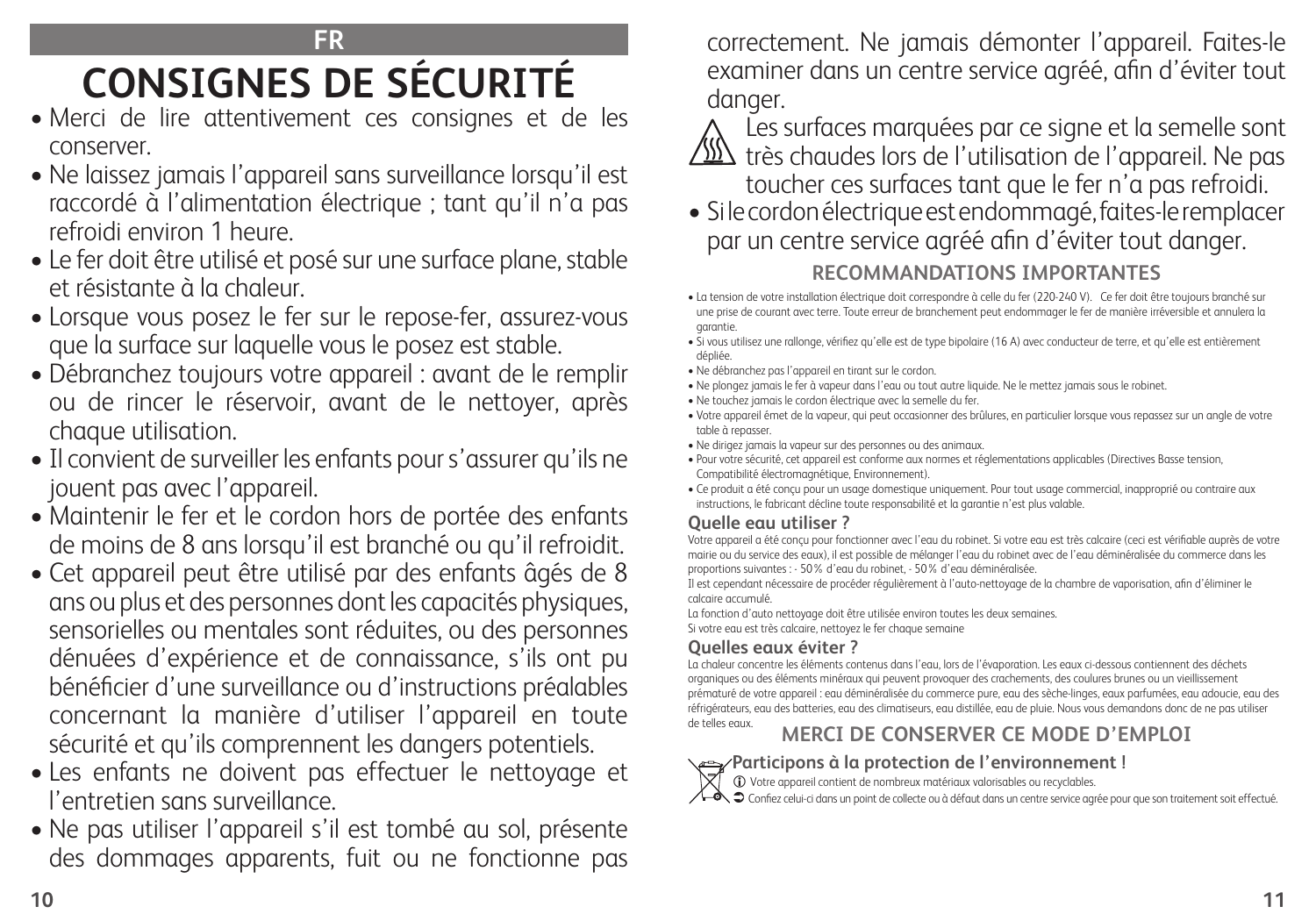#### **Un problème avec votre fer ?**

| <b>PROBLEMES</b>                                            | <b>CAUSES POSSIBLES</b>                                                                                         | <b>SOLUTIONS</b>                                                                                                                                            |
|-------------------------------------------------------------|-----------------------------------------------------------------------------------------------------------------|-------------------------------------------------------------------------------------------------------------------------------------------------------------|
| L'eau coule par les<br>trous de la semelle.                 | Vous utilisez la vapeur alors que<br>le fer n'est pas assez chaud.                                              | Attendez que le voyant<br>s'éteigne.                                                                                                                        |
|                                                             | Vous utilisez la commande jet<br>de vapeur trop souvent.                                                        | Attendez quelques secondes<br>entre chaque utilisation.                                                                                                     |
|                                                             | Vous avez rangé le fer à plat,<br>sans le vider et sans placer la<br>commande vapeur sur $\frac{20}{20}$ .      | Consultez le chapitre «Rangez<br>votre fer».                                                                                                                |
| Des coulures brunes<br>sortent de la semelle                | Vous utilisez des produits<br>détartrants chimiques.                                                            | N'ajoutez aucun produit<br>détartrant à l'eau du réservoir.                                                                                                 |
| et tachent le linge.                                        | Vous n'utilisez pas le bon type<br>d'eau.                                                                       | Faites un auto-nettoyage et<br>consultez le chapitre «Quelle eau<br>utiliser?».                                                                             |
|                                                             | Votre linge n'a pas été rincé<br>suffisamment ou vous avez<br>repassé un nouveau vêtement<br>avant de le laver. | Assurez vous que le linge<br>est suffisamment rincé pour<br>supprimer les éventuels dépôts<br>de savon ou produits chimiques<br>sur les nouveaux vêtements. |
| La semelle est sale<br>ou brune et peut<br>tacher le linge. | Vous utilisez une température<br>trop élevée.                                                                   | Nettoyez la semelle comme<br>indiqué plus haut. Consultez le<br>tableau des températures pour<br>régler le thermostat.                                      |
|                                                             | Vous utilisez de l'amidon.                                                                                      | Nettoyez la semelle comme<br>indiqué plus haut. Pulvérisez<br>l'amidon à l'envers de la face à<br>repasser                                                  |
| Votre fer produit peu                                       | Le réservoir est vide.                                                                                          | Remplissez-le.                                                                                                                                              |
| ou pas de vapeur.                                           | Votre fer a été utilisé trop<br>longtemps à sec.                                                                | Faites un auto-nettoyage.                                                                                                                                   |
| La semelle est rayée<br>ou abîmée.                          | Vous avez posé votre fer à plat<br>sur un repose-fer métallique.                                                | Posez toujours votre fer sur son<br>talon.                                                                                                                  |
| Le fer vaporise en fin<br>de remplissage du<br>réservoir.   | Le curseur de commande<br>vapeur n'est pas sur DRY 命.                                                           | Vérifiez que la commande<br>vapeur est sur DRY 命.                                                                                                           |
|                                                             | Le réservoir est trop rempli.                                                                                   | Ne dépassez pas le niveau MAX<br>de remplissage.                                                                                                            |
| Le spray ne pulvérise<br>pas d'eau.                         | Le réservoir n'est pas assez<br>rempli.                                                                         | Rajoutez de l'eau dans le<br>réservoir.                                                                                                                     |

Remarque importante pour les modèles ≥ 2400W uniquement:

Dans des conditions défavorables, des phénomènes tels que des baisses de tension transitoires ou des fluctuations de luminosité peuvent se produire. C'est pourquoi il est recommandé de brancher le fer dans une alimentation électrique ayant une impédance maximale de 0,29 Ω. Si nécessaire, l'utilisateur peut contacter le fournisseur d'électricité pour connaitre l'impédance du réseau au point d'interface.

**NL**

# **VEILIGHEIDSVOORSCHRIFTEN**

- Lees deze instructies zorgvuldig en bewaar ze zodat u ze in de toekomst kunt raadplegen.
- Laat het apparaat nooit zonder toezicht wanneer het aangesloten is op het netwerk; als het niet eerst heeft afgekoeld gedurende ongeveer 1 uur.
- U dient het strijkijzer te gebruiken op een vlak, stabiel en warmtebestendig oppervlak.
- Als u het strijkijzer plaatst op de steun voor het strijkijzer zorg er dan voor dat het oppervlak waarop u het plaatst, stabiel is.
- Koppel uw apparaat altijd los: voordat u de watertank vult, spoelt, schoonmaakt of nadat u deze gebruikt heeft.
- Er dient steeds toezicht te zijn op de kinderen om ervoor te zorgen dat ze niet met het apparaat spelen.
- Zorg ervoor dat u het strijkijzer en het snoer steeds buiten het bereik van kinderen jonger dan 8 jaar houdt wanneer het apparaat aangeschakeld is of aan het afkoelen is.
- Dit apparaat kan worden gebruikt door kinderen vanaf 8 jaar en personen met beperkte fysieke, zintuiglijke of mentale capaciteiten of een gebrek aan ervaring en kennis, als er toezicht is of instructies werden gegeven over het gebruik van het apparaat op een veilige manier en ze de mogelijke gevaren begrijpen.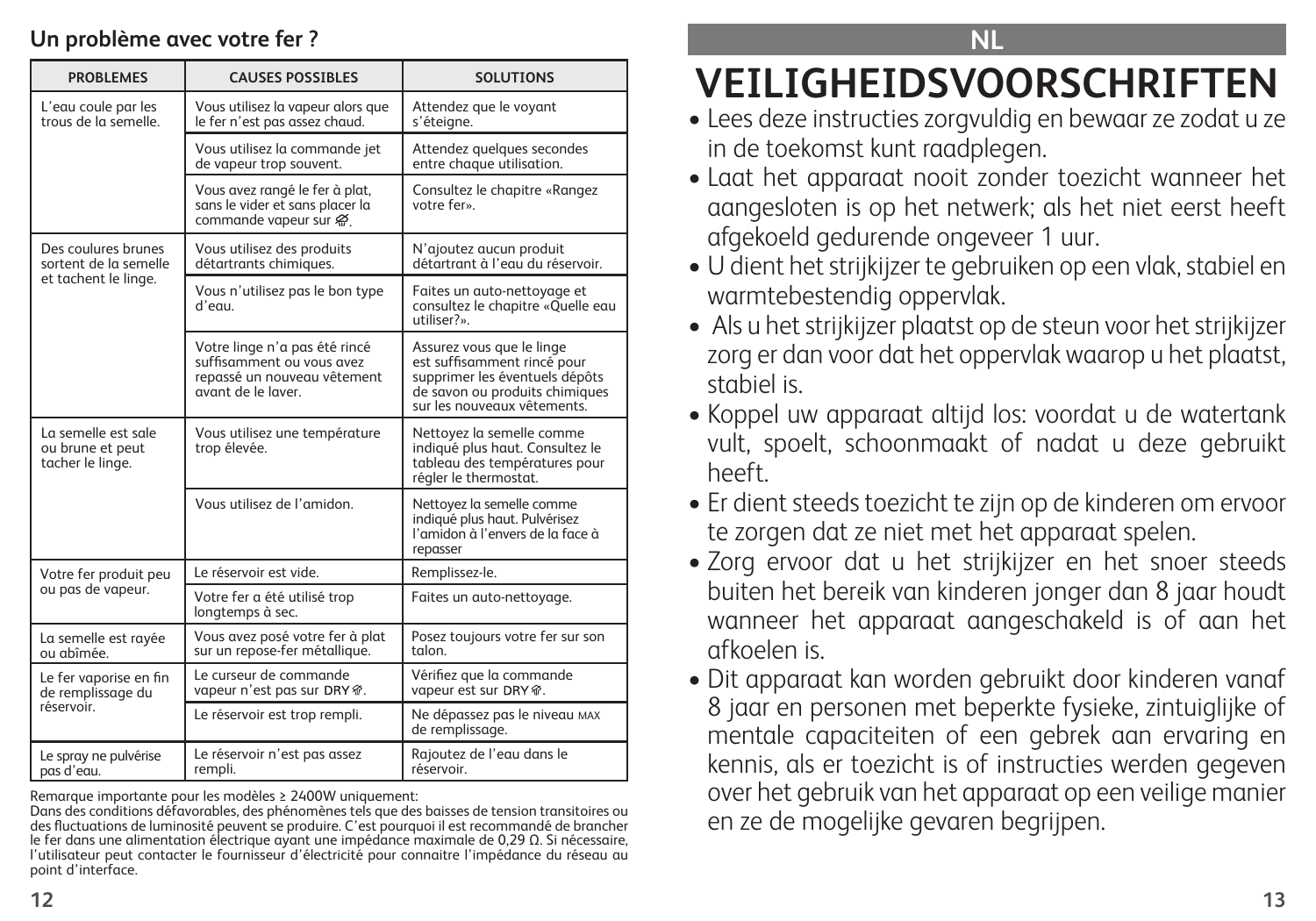- Kinderen mogen het apparaat nooit schoonmaken en onderhouden zonder toezicht.
- Het apparaat dient te worden gebruikt als het op de grond is gevallen, tekenen van schade, lekken of defecten vertoont of niet correct werkt. Demonteer het apparaat nooit. Om elk gevaar te voorkomen, zorg ervoor dat u het laat inspecteren in een erkend servicecentrum.



 De oppervlakken waarop dit teken staat en het  $\langle \frac{\sqrt{3}}{3} \rangle$  strijkoppervlak zijn zeer heet wanneer het apparaat wordt gebruikt. Raak deze oppervlakken niet aan voordat het strijkijzer is afgekoeld.

• Als het elektrische snoer beschadigd is, dient deze te worden vervangen door een erkend servicecentrum om gevaarlijke situaties te voorkomen.

#### **BELANGRIJKE AANBEVELINGEN**

- De netspanning van uw elektrische installatie moet overeenstemmen met die van het strijkijzer (220-240V). Sluit uw strijkijzer altijd aan op een stopcontact met aarding. Als u het apparaat aansluit op de verkeerde netspanning kan dit onherstelbare schade veroorzaken aan het strijkijzer en is de garantie niet langer geldig.
- Als u gebruik maakt van een verlengdraad die u aansluit op het netwerk zorg er dan voor dat deze correct geaard is (16A) en volledig uitgestrekt is.
- Trek niet aan het netsnoer om de stekker van het apparaat uit het stopcontact te halen.
- Dompel uw stoomstrijkijzer nooit onder in water of een andere vloeistof. Houd het nooit onder de waterkraan.
- Raak het snoer nooit aan met het strijkoppervlak van het strijkijzer.
- Uw apparaat geeft stoom af, wat kan leiden tot brandwonden, vooral wanneer u strijkt in de buurt van de rand van uw strijkplank.
- Houd de stoom nooit in de richting van mensen of dieren.
- Om veiligheidsredenen voldoet dit apparaat aan de van toepassing zijnde normen en regelgeving (lage spanning, elektromagnetische compatibiliteit, milieurichtlijnen).
- Dit product is uitsluitend voor huishoudelijk gebruik bestemd. Bedrijfsmatig gebruik, verkeerd gebruik of niet-naleving van de gebruiksaanwijzing doet de aansprakelijkheid van de fabrikant vervallen en maakt de garantie ongeldig.

#### **Welk water kunt u gebruiken ?**

Uw strijkijzer is ontwikkeld voor het gebruik van kraanwater. Bevat uw kraanwater een hoog kalkgehalte (dit kunt u navragen bij uw gemeente of bij uw waterleidingbedrijf), dan kunt u het mengen met gedemineraliseerd of gedistilleerd water in de volgende verhoudingen : - 50% kraanwater, - 50% gedemineraliseerd water.

Het is echter noodzakelijk regelmatig de zelfreinigingsfunctie toe te passen om eventuele kalkresten in de stoomkamer te verwijderen.

Gebruik de zelfreinigende functie ongeveer elke twee weken. Als het water bijzonder hard is het strijkijzer wekelijks reinigen

#### **Welk soort water mag u niet gebruiken ?**

Bij het verdampen van het water neemt de concentratie van elementen in het water toe. De onderstaande soorten water bevatten organische afvalstoffen of mineralen die waterdruppels, bruine vlekken, lekkage of een voortijdige slijtage van uw strijkijzer kunnen veroorzaken: puur gedemineraliseerd water, water uit wasdrogers, geparfumeerd water, water dat verzacht is, water uit koelkasten, accuwater, water uit airconditioners, puur gedistilleerd water en regenwater. Wij verzoeken u dan ook deze soorten water niet te gebruiken.

#### **BEWAAR DIT INSTRUCTIEBOEKJE VOOR TOEKOMSTIGE REFERENTIE**

**Wees vriendelijk voor het milieu !** i Uw apparaat bevat materialen die geschikt zijn voor hergebruik.  $\triangle \blacklozenge$   $\Box$  Lever het in bij het milieustation in uw gemeente of bij onze technische dienst.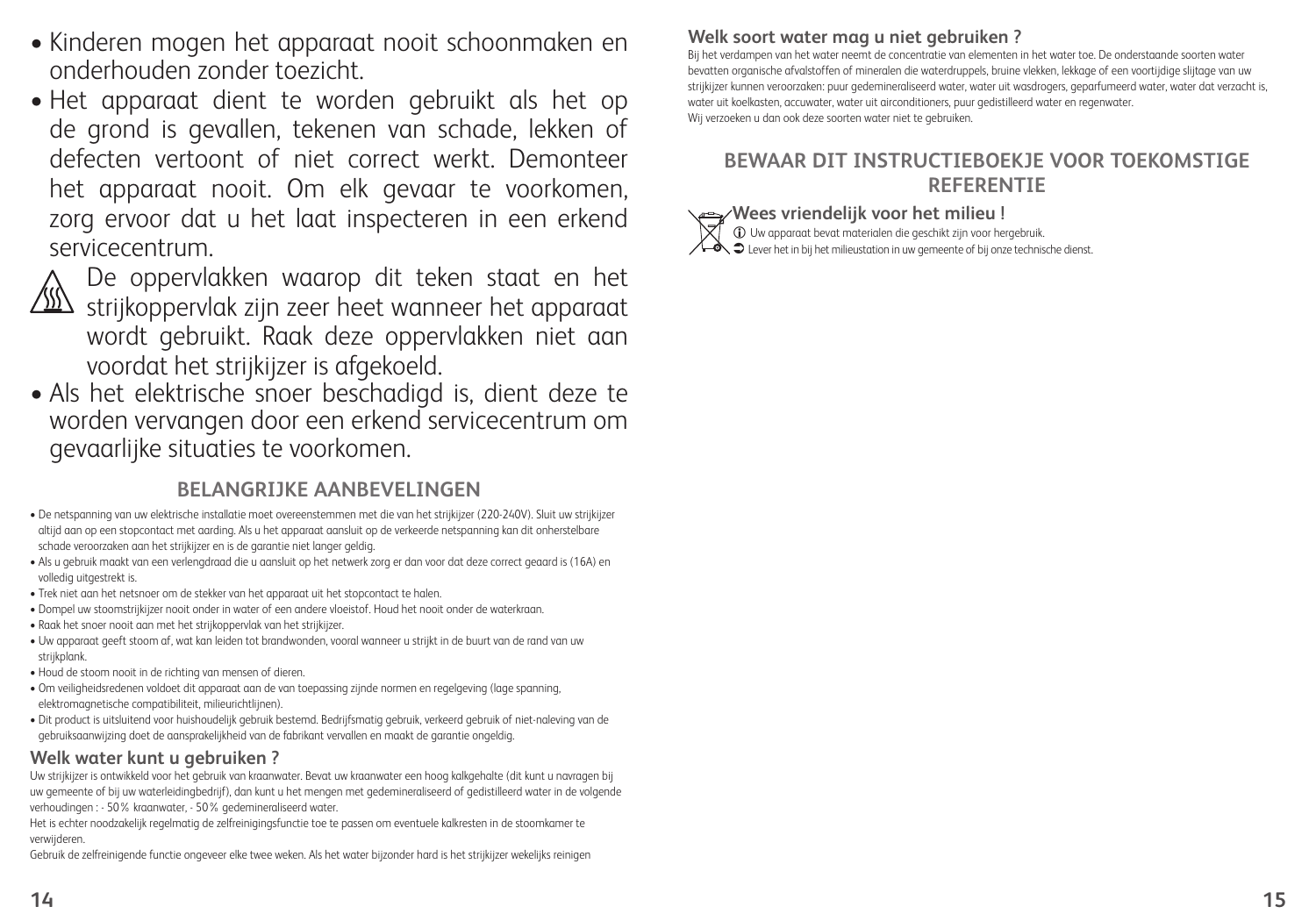#### **Problemen met uw strijkijzer ?**

| <b>PROBLEMEN</b>                                                                     | <b>MOGELIJKE OORZAKEN</b>                                                                                        | OPLOSSINGEN                                                                                                                                          |
|--------------------------------------------------------------------------------------|------------------------------------------------------------------------------------------------------------------|------------------------------------------------------------------------------------------------------------------------------------------------------|
| Er komt water uit<br>de gaatjes in de                                                | U gebruikt stoom terwijl het<br>strijkijzer niet heet genoeg is.                                                 | Wacht tot het controlelampje uitgaat.                                                                                                                |
| strijkzool.                                                                          | U gebruikt de extra-stoomshot<br>te vaak.                                                                        | Wacht een paar seconden voordat u<br>weer op de knop drukt.                                                                                          |
|                                                                                      | U hebt het strijkijzer plat<br>opgeborgen zonder het te legen en<br>de stoomregelaar op <sup>22</sup> te zetten. | Lees opnieuw het hoofdstuk «Het<br>opbergen van uw strijkijzer».                                                                                     |
| Er komt bruine<br>vloeistof uit de<br>striikzool die vlekken                         | U gebruikt chemische<br>kalkoplossende middelen.                                                                 | Voeg geen kalkoplossende middelen<br>toe.                                                                                                            |
| veroorzaakt op het<br>strijkgoed.                                                    | U gebruikt niet het juiste type<br>water.                                                                        | Schakel de zelfreinigingsfunctie in en<br>raadpleeg het hoofdstuk "Welk water<br>kunt u gebruiken?".                                                 |
|                                                                                      | Uw wasqoed is niet voldoende<br>gespoeld of u gebruikt stijfsel.                                                 | Controleer of het strijkgoed voldoende<br>uitgespoeld is om eventuele resten<br>van zeep of chemische producten op<br>nieuwe kleding te verwijderen. |
| De strijkzool is vuil of<br>bruin en kan vlekken<br>veroorzaken op het<br>strijkgoed | U gebruikt een te hoge<br>temperatuur.                                                                           | Maak de strijkzool schoon op eerder<br>vermelde wijze. Lees het hoofdstuk<br>van de temperaturen om de<br>thermostaat in te stellen.                 |
|                                                                                      | U gebruikt stijfsel.                                                                                             | Maak de strijkzool schoon op eerder<br>vermelde wiize.<br>Sproei het stijfsel op de binnenzijde<br>van het te strijken wasgoed.                      |
| Er komt geen of                                                                      | Het reservoir is leeg.                                                                                           | Vul het reservoir met kraanwater.                                                                                                                    |
| weinig stoom uit het<br>strijkijzer.                                                 | U hebt uw strijkijzer te lang zonder<br>stoom gebruikt.                                                          | Pas de zelfreinigingsfunctie toe.                                                                                                                    |
| De striikzool<br>vertoont krassen of<br>is beschadigd.                               | U hebt uw strijkijzer op een<br>metalen strijkijzerplateau gezet.                                                | Zet het strijkijzer altijd op de<br>achterkant.                                                                                                      |
| Er komt stoom uit<br>het strijkijzer bij<br>het vullen van het                       | De stoomregelaar staat niet op de<br>stand DRY ®                                                                 | Controleer of de stoomregelaar op de<br>stand DRY 命 staat.                                                                                           |
| reservoir                                                                            | Het reservoir is te vol.                                                                                         | Vul het reservoir tot het streepje "MAX".                                                                                                            |
| De spray verstuift<br>geen water.                                                    | Er zit te weinig water in het reservoir                                                                          | Vul het reservoir.                                                                                                                                   |

Belangrijke mededeling alleen voor ≥ 2400W modellen:

Om te vermijden dat onder ongunstige omstandigheden van het voedingsnet spanningsvariaties optreden of de verlichting gaat flikkeren, wordt het aanbevolen om het strijkijzer aan te sluiten op een net met een impedantie van maximaal 0,29 Ω. Indien nodig, neem contact op met uw elektriciteitsleverancier voor meer informatie.

# **Per la vostra sicurezza**

- Leggere attentamente le istruzioni d'uso e conservarle.
- Non lasciate mai l'apparecchio senza sorveglianza quando è collegato alla corrente elettrica e fino a quando non si sia completamente raffreddato (1 ora circa).
- Il vostro ferro deve essere utilizzato e appoggiato sopra una superficie stabile e resistente al calore.
- Quando posate il ferro sul suo poggia-ferro, assicuratevi che la superficie d'appoggio sia stabile.
- Scollegate sempre l'apparecchio: prima di riempirlo o di sciacquare il serbatoio e prima delle operazioni di pulizia dopo ogni utilizzo..
- È opportuno sorvegliare i bambini per assicurarsi che non giochino con l'apparecchio.
- Tenere il ferro e il cavo lontano dalla portata dei bambini al di sotto di 8 anni di età.
- Questo apparecchio può essere utilizzato da bambini al di sopra di 8 anni di età e da persone le cui capacità fisiche, sensoriali o mentali sono ridotte, o da persone prive di esperienza o di conoscenza, purché abbiano potuto beneficiare, tramite una persona responsabile della loro sicurezza, di una sorveglianza o di istruzioni preliminari relative all'uso dell'apparecchio
- Le operazioni di pulizia e di manutenzione non devono essere effettuate da bambini non sorvegliati.
- Non utilizzate l'apparecchio se è caduto, se perde acqua, se presenta danni visibili o anomalie di funzionamento. Non smontate mai l'apparecchio: fatelo esaminare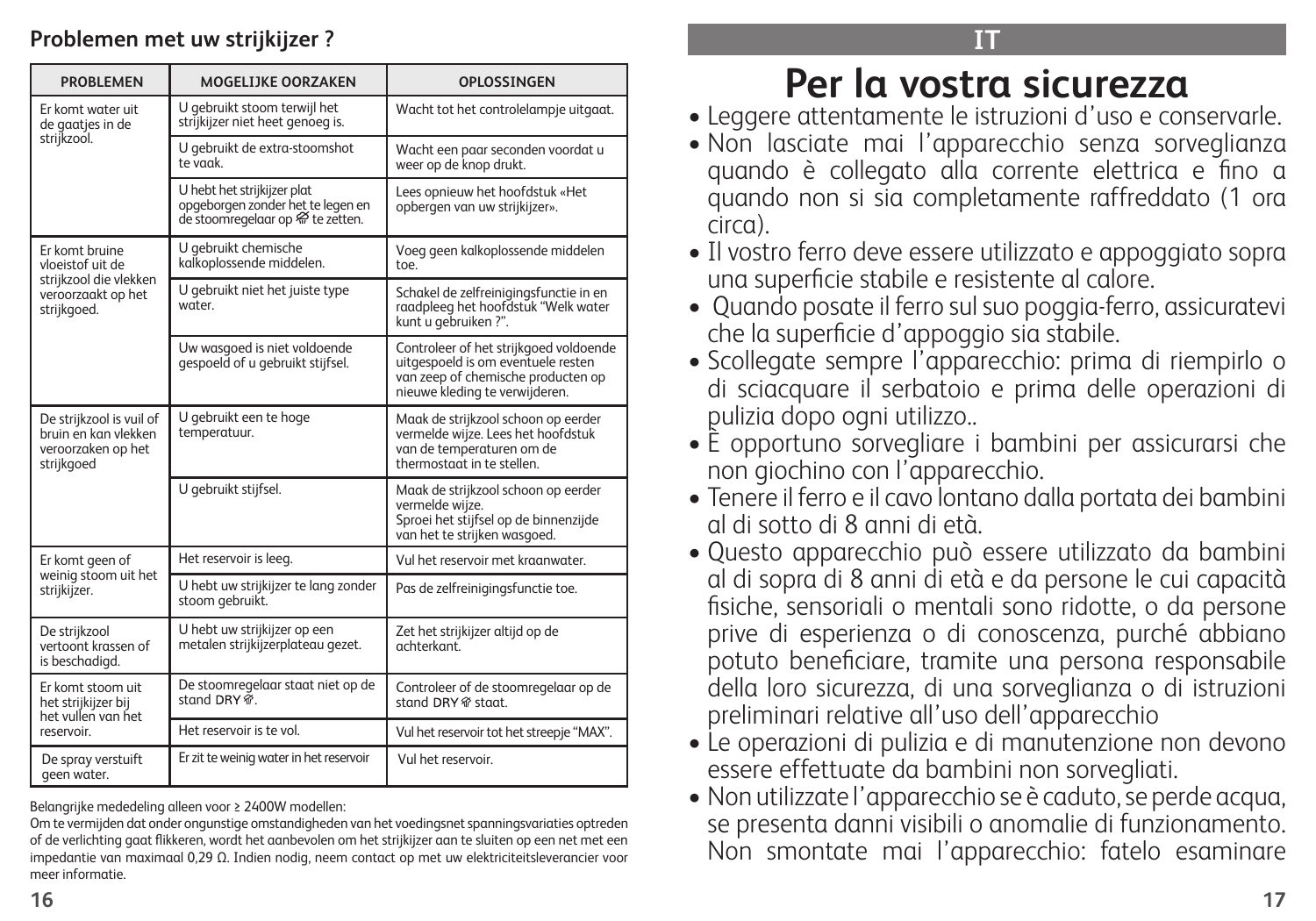presso un Centro di Assistenza Autorizzato onde evitare eventuali rischi.



Le superfici su cui è presente questo simbolo e la  $\sqrt{\text{\tiny M}}$  piastra possono diventare molto calde durante l'uso. Non toccare tali parti fino a che il ferro non si è raffreddato.

• Se il cavo di alimentazione è danneggiato, deve essere immediatamente sostituito presso un Centro Assistenza Tecnica autorizzato per evitare situazioni di pericolo.

#### **RACCOMANDAZIONI IMPORTANTI**

- La tensione della vostra installazione deve corrispondere a quella del ferro da stiro (220- 240 V). Collegare sempre il ferro a una presa con messa a terra. Qualsiasi errore di collegamento può causare danni irreversibili al ferro da stiro ed annullarne la garanzia.
- Se utilizzate una prolunga verificate che sia del voltaggio corretto (16A) con conduttore di terra, e che sia completamente estesa.
- Evitate di scollegare l'apparecchio tirando il cavo.
- Non immergere mai il ferro da stiro in acqua o in altri liquidi. Non collocarlo mai sotto rubinetti aperti.
- Non toccate mai il cavo con la piastra del ferro da stiro.
- Il vostro apparecchio emette vapore che può provocare ustioni, soprattutto se stirate su un angolo dell'asse da stiro..
- Evitate di dirigere il vapore verso persone o animali..
- Per garantire la massima sicurezza, questo apparecchio è conforme agli standard e alle normative applicabili (Basso voltaggio, Compatibilità elettromagnetica, Direttive ambientali)
- Il presente apparecchio è stato progettato per il solo uso domestico. Qualsiasi utilizzo non appropriato o non conforme alle istruzioni per l'uso non vincolerà il produttore ad alcuna responsabilità o garanzia.

#### **Quale tipo di acqua utilizzare ?**

L'apparecchio è predisposto per funzionare con acqua del rubinetto. Se la vostra acqua è ricca di calcare (potete verificarlo presso il Comune o presso l'Azienda di erogazione del servizio), potete mescolare l'acqua del rubinetto con l'acqua demineralizzata che si trova in commercio nelle seguenti proporzioni : - 50% di acqua del rubinetto, 50% di acqua demineralizzata. E' tuttavia necessario procedere regolarmente all'auto-pulizia della camera di vaporizzazione, per eliminare il calcare libero.

Usare la funzione di autopulizia approssimativamente ogni2 settimane. Se l'acqua è molto dura, pulire il ferro ogni settimana.

#### **Quale tipo di acqua si deve evitare ?**

Durante la fase di evaporazione, il calore concentra gli elementi contenuti nell'acqua. I tipi di acqua elencati di seguito contengono residui organici o elementi minerali che possono provocare spruzzi, colature brune o usura precoce del vostro apparecchio : acqua demineralizzata pura, acqua dell'asciugabiancheria, acqua profumata, acqua con ammorbidente, acqua del frigorifero, acqua per batterie, acqua dei condizionatori, pura acqua distillata, acqua piovana. Si richiede quindi di non utilizzare tali acque.

#### **CONSERVARE QUESTO MANUALE DI ISTRUZIONI**

**Partecipiamo alla protezione dell'ambiente !**



 $\bigoplus$  Il vostro apparecchio è composto da diversi materiali che possono essere riciclati

 $\diagup\rightarrow\blacktriangle$   $\blacktriangleright$  Lasciatelo in un punto di raccolta o presso un Centro Assistenza Autorizzato.

# **Problemi con il ferro da stiro?**

| <b>PROBLEMI</b>                                                  | <b>CAUSE POSSIBILI</b>                                                                                                                 | SOLUZIONI                                                                                                                                                                |
|------------------------------------------------------------------|----------------------------------------------------------------------------------------------------------------------------------------|--------------------------------------------------------------------------------------------------------------------------------------------------------------------------|
| L'acqua fuoriesce dai<br>fori della piastra.                     | Utilizzate il vapore ma il ferro da stiro<br>non è abbastanza caldo.                                                                   | Aspettate che la spia luminosa si spenga.                                                                                                                                |
|                                                                  | Utilizzate il comando getto di vapore<br>troppo spesso.                                                                                | Aspettate qualche secondo tra un utilizzo e<br>quello successivo.                                                                                                        |
|                                                                  | Avete riposto il ferro orizzontalmente,<br>senza svuotarlo e senza portare il<br>comando su «.                                         | Consultate il capitolo "Riporre il ferro da<br>stiro".                                                                                                                   |
| Delle colature brune<br>fuoriescono dalla<br>piastra e macchiano | Utilizzate dei prodotti anticalcare<br>chimici.                                                                                        | Non aggiungete nessun prodotto<br>anticalcare all'acqua del serbatoio.                                                                                                   |
| i tessuti.                                                       | Non state utilizzando il tipo d'acqua<br>corretto.                                                                                     | Eseguite un'autopulizia e consultate<br>il capitolo «Che tipo d'acqua occorre<br>utilizzare?»                                                                            |
|                                                                  | La biancheria non è stata<br>rischiacquata a sufficienza o avete<br>stirato un indumento nuovo prima di<br>lavarlo per la prima volta. | Assicuratevi che la biancheria sia<br>sciacquata a sufficienza per smaltire<br>l'eventuale presenza di eventuali residui di<br>sapone o prodotti chimici dai capi nuovi. |
| La piastra è sporca o<br>scura e può macchiare<br>i tessuti.     | Utilizzate una temperatura troppo alta.                                                                                                | Pulite la piastra come indicato in<br>precedenza.Consultate la tabella delle<br>temperature per regolare il termostato.                                                  |
|                                                                  | State utilizzando amido.                                                                                                               | Pulite la piastra come indicato in<br>precedenza. Spruzzate l'amido sul rovescio<br>del tessuto da stirare.                                                              |
| Il ferro da stiro produce                                        | Il serbatoio è vuoto.                                                                                                                  | Riempitelo.                                                                                                                                                              |
| poco vapore o non ne<br>produce                                  | Il ferro da stiro è stato utilizzato troppo<br>a lungo a secco.                                                                        | Pulite l'astina anticalcare e eseguite<br>l'auto-pulizia                                                                                                                 |
| La piastra è graffiata o<br>danneggiata.                         | Avete appoggiato il ferro da stiro su un<br>poggia ferro da stiro metallico.                                                           | Posate il ferro da stiro sempre sul tallone<br>di appoggio.                                                                                                              |
| Il ferro produce<br>vapore alla fine del                         | Il cursore del comando vapore non è in<br>posizione DRY 命.                                                                             | Verificate che il comando del vapore sia in<br>posizione DRY 命.                                                                                                          |
| riempimento del<br>serbatoio.                                    | Il serbatoio è riempito eccessivamente.                                                                                                | Non superare mai il livello Max.                                                                                                                                         |
| Lo spray non funziona.                                           | Il serbatoio dell'acqua non è<br>abbastanza pieno.                                                                                     | Riempire il serbatoio.                                                                                                                                                   |

Avvertenza importante solo per i modelli ≥ 2400 W:

Se l'impianto elettrico non è in perfette condizioni, possono verificarsi fenomeni come cali di tensione transitori o fluttuazioni dell'intensità luminosa. Pertanto, si raccomanda di collegare il ferro a una fonte di alimentazione con impedenza non superiore a 0,29 Ω. Se necessario, l'utente può rivolgersi all'ente distributore di energia elettrica per conoscere l'impedenza dell'impianto a livello dell'interfaccia.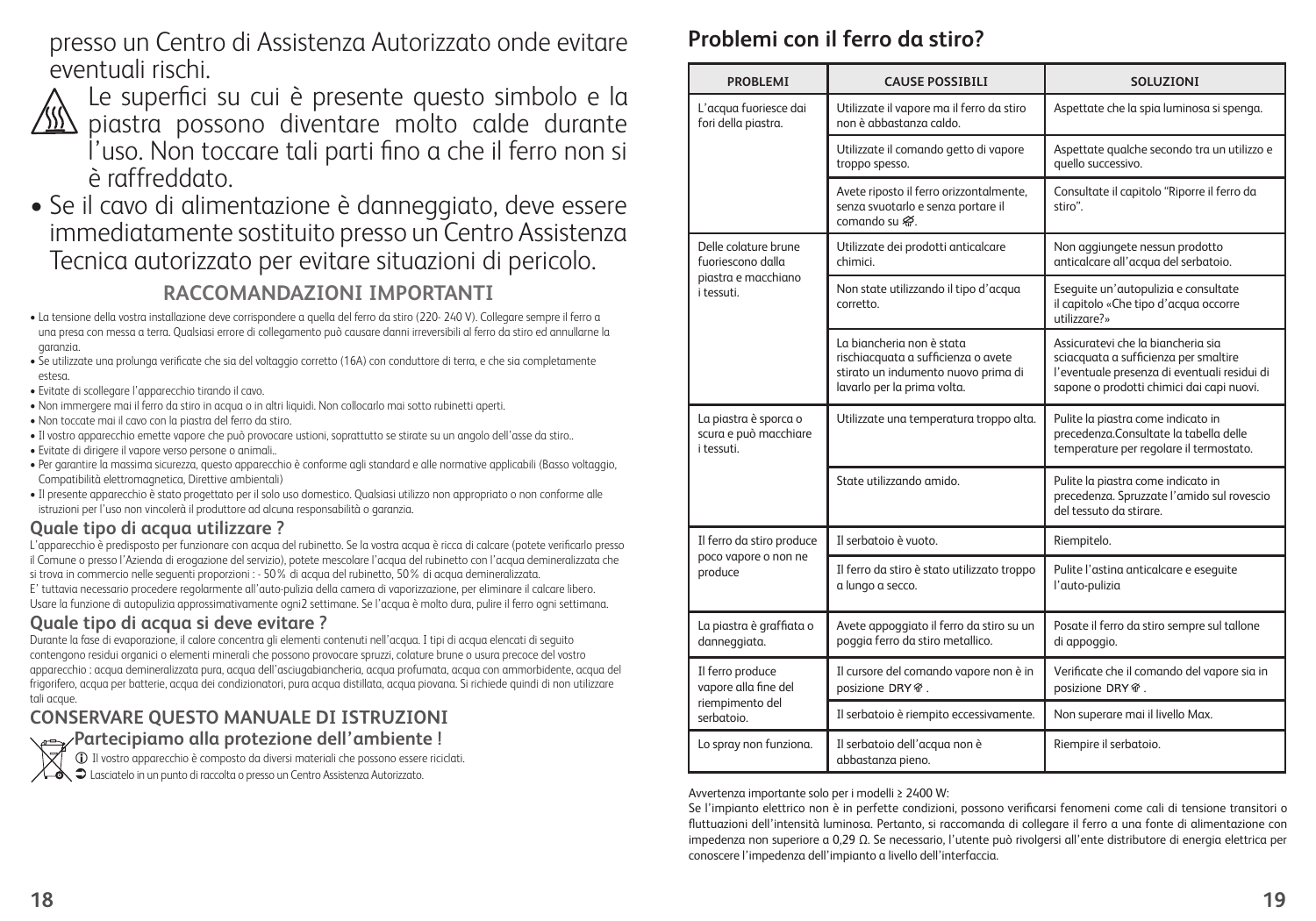#### **ES**

# **INSTRUCCIONES DE SEGURIDAD**

- Lea atentamente estas instrucciones y guárdelas para posteriores consultas.
- Nunca deje el aparato desatendido cuando esté conectado a la red eléctrica salvo que se haya enfriado durante aproximadamente 1 hora.
- La plancha debe utilizarse y debe colocarse sobre una superficie plana, estable y resistente al calor.
- Cuando coloque la plancha sobre el reposaplanchas, asegúrese de que dicha superficie sea estable.
- Desenchufe siempre el aparato: antes de proceder a rellenar o aclarar el depósito de agua, antes de limpiarlo o después de cada uso.
- Debe vigilarse a los niños para asegurarse de que no juegan con el aparato.
- Mantenga la plancha y el cable lejos del alcance de los niños menores de 8 años cuando esté conectada o en proceso de enfriamiento.
- Este electrodoméstico puede ser usado por niños de 8 años en adelante y por personas con capacidades físicas, sensoriales o mentales reducidas o falta de conocimientos y experiencia en el manejo de este tipo de aparatos, siempre que cuenten con supervisión o hayan recibido instrucciones sobre el uso seguro del electrodoméstico y entiendan los riesgos que implica.
- La limpieza y el mantenimiento de usuario no deben realizarlas niños sin supervisión.
- El aparato no debe utilizarse si se ha caído al suelo, si muestra signos de daños o fugas, o bien si ha dejado de funcionar adecuadamente. Nunca desmonte el aparto. Para evitar cualquier peligro, haga que siempre lo inspeccionen en un Centro de Servicio Autorizado.



Las superficies que están marcadas con este

- ⚠ signo y la suela metálica se calientan de manera excesiva durante el uso del aparato. No toque dichas superficies antes de que la plancha se haya enfriado.
- Si el cable de alimentación eléctrica está dañado, deberá ser reemplazado en el Centro de Servicio Autorizado para evitar cualquier daño.

#### **RECOMENDACIONES IMPORTANTES**

- El voltaje de su instalación eléctrica debe corresponder al de la plancha (220-240V). Siempre conecte la plancha en un enchufe con conexión a tierra. Si se efectúa una conexión con un voltaje inadecuado es posible que se produzca un daño irreversible en la plancha y la garantía quedará anulada.
- Si utiliza un cable de extensión de red, asegúrese de que tenga la capacidad correcta (16A) con conexión a tierra y de que esté completamente extendido.
- No desconecte el aparato tirando del cable.
- Nunca sumerja la plancha en agua o el cualquier otro líquido. Nunca coloque el aparato bajo el grifo del agua.
- Nunca toque el cable eléctrico con la suela metálica de la plancha.
- El aparato emite vapor, lo que puede ocasionar quemaduras, especialmente cuando se está planchando cerca del borde la tabla de planchar.
- Nunca dirija el vapor hacia personas o animales.
- Para su seguridad, este aparato respeta las leyes y normativas aplicables (directivas de baja tensión, compatibilidad electromagnética, medio ambiente, etc.).
- Este producto está diseñado únicamente para uso doméstico. En caso de uso comercial, uso inadecuado o incumplimiento de las instrucciones, el fabricante declina cualquier responsabilidad y la garantía quedará invalidada.

### **¿Qué agua hay que utilizar?**

Este aparato ha sido diseñado para funcionar con agua del grifo. Si el agua tiene mucha cal (pregunte en el ayuntamiento o al servicio de suministro de agua), puede mezclarse agua del grifo con agua desmineralizada de venta en cualquier droguería y respetando las siguientes proporciones : 50% de agua de grifo, 50% de agua desmineralizada.

Sin embargo, hay que realizar regularmente una limpieza automática de la cámara de vaporización, para eliminar la cal libre. Utilice la función auto-limpieza aproximadamente cada 2 semanas. Si la dureza del agua es elevada, limpie la plancha una vez a la semana.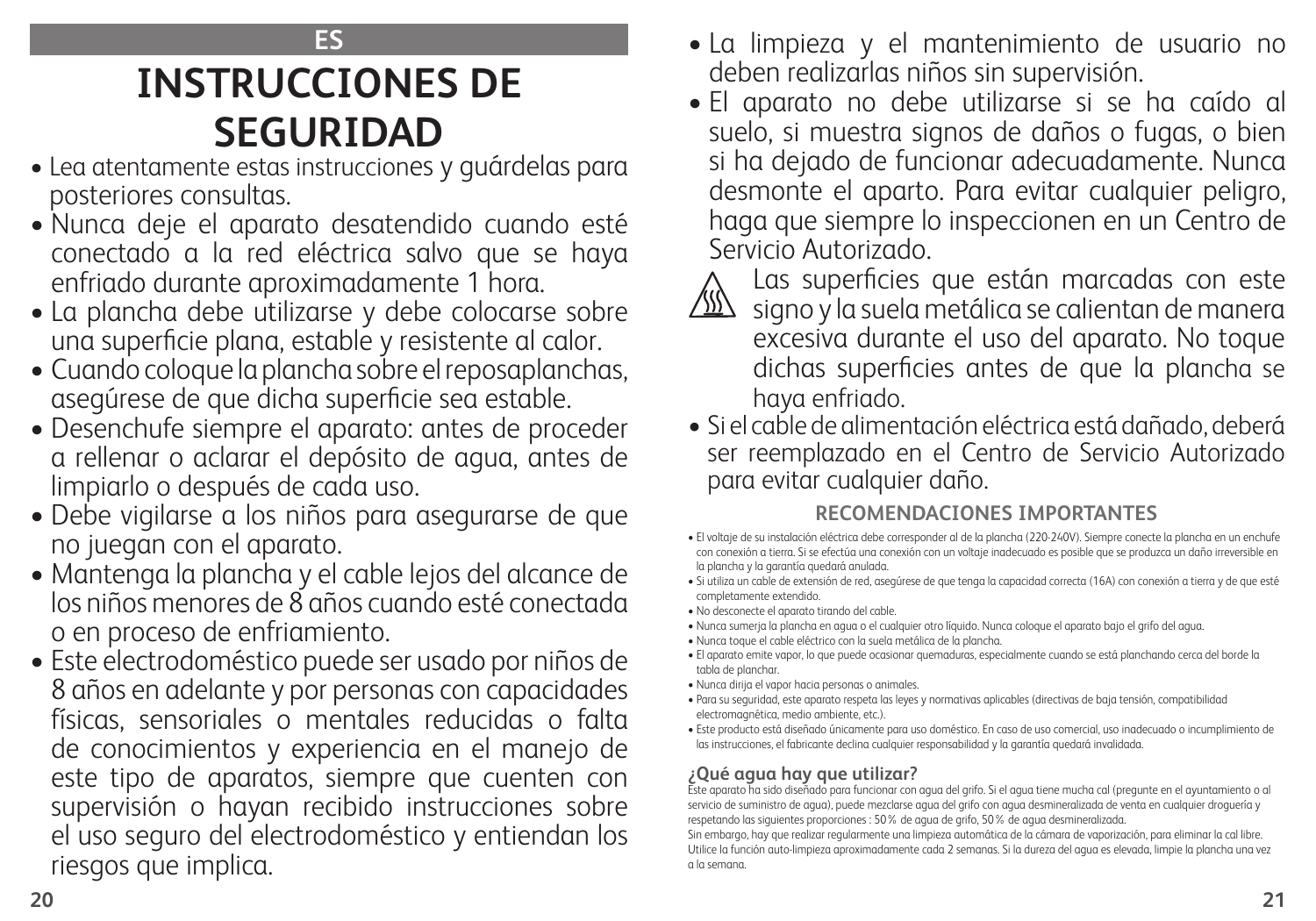#### **¿Qué agua hay que evitar?**

Durante la evaporación, el calor concentra los elementos que hay en el agua.

Le rogamos que no utilice los siguientes tipos de agua, ya que contiene residuos orgánicos o elementos minerales susceptibles de provocar salpicaduras, colores amarillentos o un envejecimiento prematuro del aparato: agua desmineralizada pura de venta en droguerías, agua de las secadoras, agua perfumada, agua descalcificada, agua de las neveras, agua de las baterías, agua de los aires acondicionados, agua destilada y agua de lluvia.

#### **GUARDE ESTE MANUAL DE INSTRUCCIONES PARA FUTURAS REFERENCIAS**

#### **¡Contribuyamos a la protección del medio ambiente!**

 $\bigcirc$  Su aparato contiene un gran número de materiales aprovechables o reciclables.

Entréguelo en un punto de recogida o, en su defecto, en un centro de servicio autorizado para que se lleve a cabo su tratamiento.

### **Problemas con la plancha ?**

| <b>PROBLEMAS</b>                                                  | <b>CAUSAS POSIBLES</b>                                                                           | <b>SOLUCIONES</b>                                                                                                                                |
|-------------------------------------------------------------------|--------------------------------------------------------------------------------------------------|--------------------------------------------------------------------------------------------------------------------------------------------------|
| El aqua sale por los<br>aquieros de la suela                      | Utiliza vapor mientras que la<br>plancha no está suficientemente<br>caliente.                    | Espere a que el indicador luminoso se<br>apaque.                                                                                                 |
|                                                                   | Utiliza el botón chorro de vapor<br>demasiado a menudo.                                          | Espere varios segundos entre cada<br>utilización.                                                                                                |
|                                                                   | Ha guardado la plancha con la<br>suela hacia abajo, sin vaciarla y sin<br>poner el mando en «.   | Consulte el capítulo «Para quardar».                                                                                                             |
| Colores amarillentos<br>salen de la suela y<br>ensucian la ropa.  | Utiliza productos químicos contra<br>los residuos calcáreos.                                     | No añada ningún producto contra<br>los residuos calcáreos en el aqua del<br>depósito.                                                            |
|                                                                   | No utiliza el tipo de agua<br>adecuado.                                                          | Realice una auto-limpieza y consulte el<br>capítulo»; Qué aqua utilizar?».                                                                       |
|                                                                   | La ropa no está suficientemente<br>aclarada o ha planchado una<br>prenda nueva antes de lavarla. | Asegúrese de que la ropa esté bien<br>aclarada para eliminar los posibles<br>depósitos de jabón o productos<br>químicos en la ropa nueva.        |
| La suela está sucia o<br>amarillenta y puede<br>ensuciar la ropa. | Utiliza una temperatura<br>demasiado elevada.                                                    | Limpie la suela como se indica en<br>el capítulo "Limpieza de la suela".<br>Consulte la tabla de las temperaturas<br>para ajustar el termostato. |
|                                                                   | Utiliza almidón.                                                                                 | Pulverice almidón por el reverso de la<br>tela a planchar.                                                                                       |
| La plancha produce                                                | El depósito está vacío.                                                                          | Rellénelo con aqua.                                                                                                                              |
| poco o nada de<br>vapor.                                          | La plancha se ha utilizado<br>demasiado tiempo en posición seca.                                 | Haga funcionar la limpieza<br>automática.                                                                                                        |
| La suela está rayada<br>o dañada.                                 | Ha guardado la plancha con la<br>suela hacia abajo sobre un<br>reposa-planchas metálico.         | Apoye siempre la plancha encima del<br>talón.                                                                                                    |
| La plancha pulveriza<br>cuando se ha llenado<br>el depósito.      | El cursor del mando de vapor no<br>está en la posición DRY 命.                                    | Compruebe que el mando de vapor<br>está en la posición DRY &.                                                                                    |
|                                                                   | El depósito de aqua está lleno.                                                                  | Nunca sobrepase el indicador de<br>llengdo MAX.                                                                                                  |
| La función spray no<br>funciona.                                  | No hay suficiente agua en el<br>depósito.                                                        | Llene el depósito de aqua.                                                                                                                       |

Aviso importante para modelos ≥ 2400 W únicamente:

En condiciones desfavorables de suministro eléctrico, pueden producirse fenómenos como fugas pasajeras de voltaje o fluctuaciones de luz. Por tanto, se recomienda conectar la plancha a un sistema de alimentación eléctrico con una impedancia máxima de 0,29 Ω. Si fuera necesario, el usuario deberá preguntar a la compañía eléctrica cuál es la impedancia en el punto de interfaz.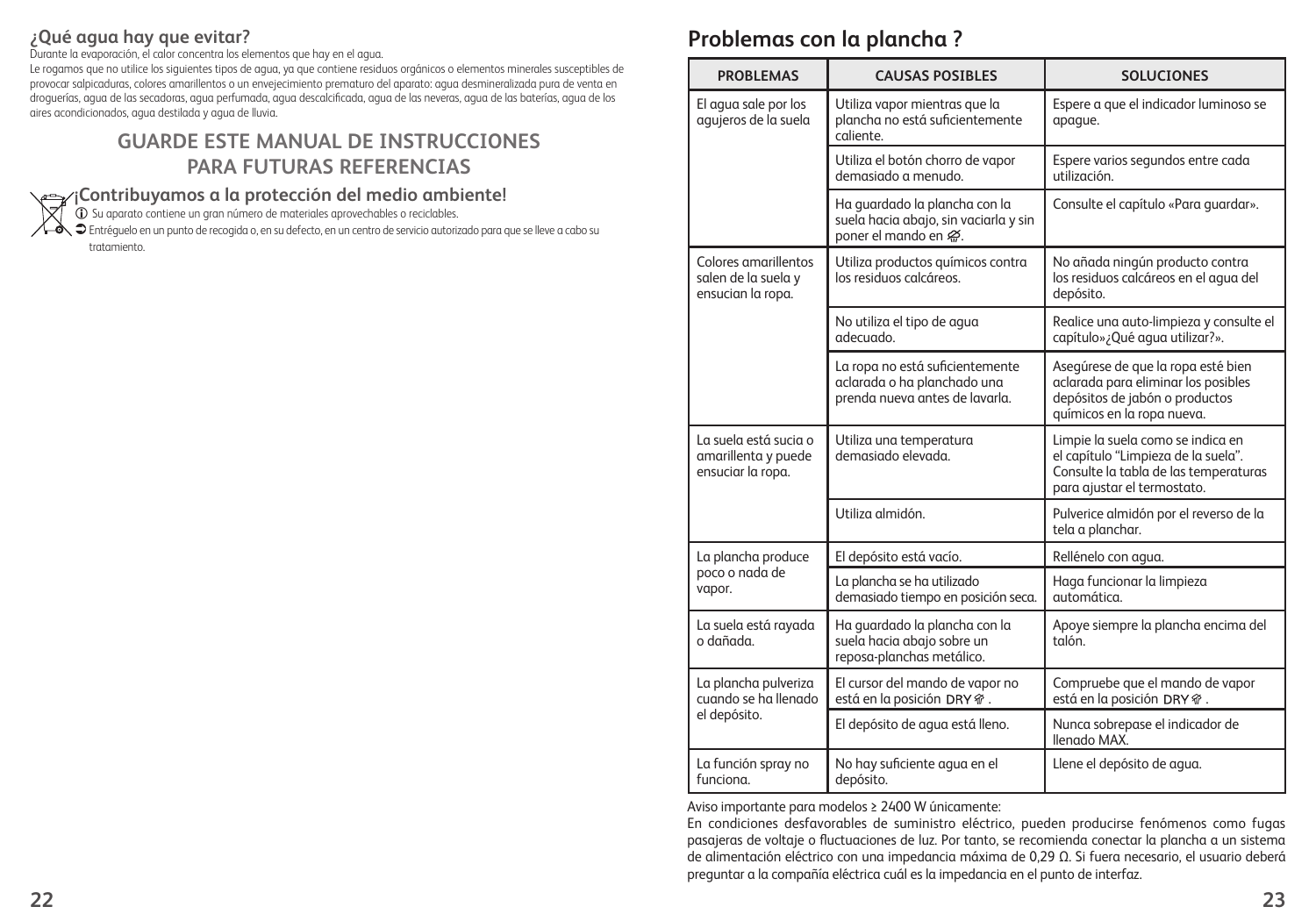### **PT**

# **INSTRUÇÕES DE SEGURANÇA**

- Leia atentamente o manual de instruções e guarde-o para futuras utilizações.
- Não deixe o aparelho sem vigilância quando este estiver ligado à corrente; se ainda não tiver arrefecido durante cerca de 1 hora.
- O seu ferro deve ser usado e colocado numa superfície plana, estável e à prova de calor.
- Quando o colocar no respectivo suporte, certifique-se da estabilidade dessa mesma superfície.
- Desligue sempre o aparelho: antes de encher ou enxaguar o reservatório de água, antes de o limpar e após cada utilização.
- É importante vigiar as crianças para garantir que as mesmas não brincam com o aparelho.
- Mantenha o ferro e o seu cabo de alimentação fora do alcance de crianças com menos de 8 anos quando estiver ligado ou a arrefecer.
- O aparelho pode ser utilizado por crianças com 8 ou mais anos e por pessoas cujas capacidades físicas, sensoriais ou mentais se encontram reduzidas, ou com falta de experiência ou conhecimento, desde que tenham sido devidamente acompanhadas e instruídas sobre a correcta utilização do aparelho e compreendam os riscos envolvidos.
- A limpeza e manutenção pelo utilizador não deve ser feita por crianças sem acompanhamento.

• Não utilize o aparelho no caso de ter caído ao chão, apresentar danos visíveis, ter fugas ou não funcionar correctamente. Nunca desmonte o aparelho. Para evitar qualquer tipo de perigo, solicite a sua reparação junto de um Serviço de Assistência Técnica Autorizado.



- As superfícies marcadas com este sinal e a base  $\sqrt{\text{\tiny{M}}\text{\tiny{M}}}$  aquecem muito durante a utilização dos aparelhos.
	- Não toque nestas superfícies antes do ferro arrefecer completamente.
- Se o cabo de alimentação se encontrar danificado, deverá ser substituído num Serviço de Assistência Técnica Autorizado de forma a evitar qualquer tipo de perigo.

# **RECOMENDAÇÕES IMPORTANTES**

- A voltagem da sua instalação eléctrica deverá corresponder à do ferro (220-240V). Ligue sempre o seu ferro a uma tomada de terra. Qualquer erro de ligação pode causar danos irreversíveis ao ferro e anular a garantia.
- Se utilizar uma extensão, verifique se é do tipo bipolar (16A) com ligação à terra, e se está totalmente desenrolada.
- Não desligue o aparelho puxando o cabo de alimentação.
- Nunca mergulhe o seu ferro de engomar em água ou em qualquer outro líquido. Nunca o coloque por baixo da torneira.
- Nunca toque no cabo de alimentação com a base do ferro.
- O aparelho produz vapor que pode causar queimaduras, especialmente quando engomar uma peça de roupa na ponta da tábua de engomar.
- Nunca oriente o vapor em direcção a pessoas ou animais.
- Para sua segurança, este aparelho cumpre as regulamentações e as normas aplicáveis (Baixa Tensão, Compatibilidade Electromagnética, Directivas Ambientais).
- Este produto foi concebido exclusivamente para uso doméstico. Qualquer utilização comercial, inadequada ou não conforme ao manual de instruções liberta o fabricante de qualquer responsabilidade e anula a garantia.

#### **Que tipo de água utilizar?**

Este aparelho foi concebido para funcionar com água da torneira. Se a água que utiliza contém um elevado teor de calcário (poderá informar-se junto da Câmara Municipal ou nos Serviços Municipalizados de Água e Saneamento), pode misturar 50% de água da torneira e 50% de água desmineralizada disponível no mercado.

No entanto, é necessário proceder regularmente à auto-limpeza dos orifícios de vaporização, para eliminar o calcário solto. Utilize a função de auto-limpeza aproximadamente de 2 em 2 semanas. Se a água for muito dura, limpe o ferro todas as semanas

### **Que tipo de água evitar?**

Durante a evaporação, o calor concentra os elementos contidos na água. As águas abaixo indicadas podem conter resíduos orgânicos ou substâncias minerais passíveis de provocar salpicos, corrimento de água acastanhada ou a deterioração prematura do aparelho: água desmineralizada pura disponível no mercado, água própria para secadores de roupa, água perfumada, água amaciada, água dos frigoríficos, água de baterias, água dos climatizadores, água destilada, água da chuva. Pedimos-lhe, pois, que não utilize os tipos de água acima mencionados.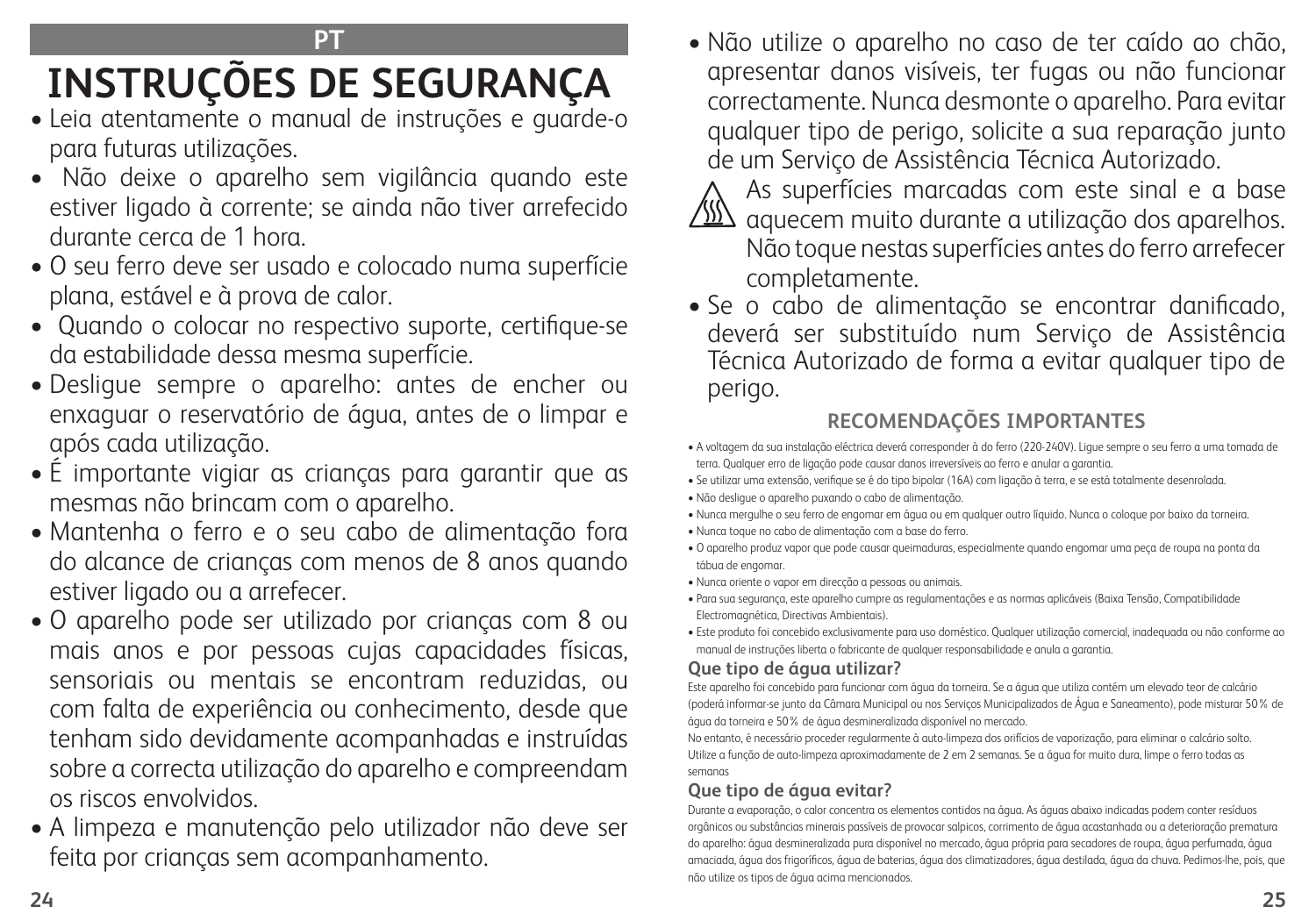#### **GUARDE ESTE MANUAL DE INSTRUÇÕES PARA FUTURAS UTILIZAÇÕES**

**Protecção do meio ambiente em primeiro lugar!**<br>© 0 seu aparelho contém materiais que podem ser recuperados ou reciclados.<br>© Entregue-o num ponto de recolha para possibilitar o seu tratamento.

### **Problemas com o seu ferro**

| <b>PROBLEMAS</b>                                                | <b>CAUSAS POSSÍVEIS</b>                                                                                               | <b>SOLUÇÕES</b>                                                                                                                                                                   |
|-----------------------------------------------------------------|-----------------------------------------------------------------------------------------------------------------------|-----------------------------------------------------------------------------------------------------------------------------------------------------------------------------------|
| A água escorre pelos<br>orifícios da base                       | Utiliza o vapor antes do ferro estar<br>suficientemente quente.                                                       | Aquarde até que a luz piloto se<br>desligue.                                                                                                                                      |
|                                                                 | Utiliza o comando jacto de vapor<br>com demasiada frequência.                                                         | Aguarde alguns segundos entre cada<br>utilização.                                                                                                                                 |
|                                                                 | Arrumou o ferro na horizontal sem<br>esvaziar o reservatório e sem<br>colocar o comando na posição $\frac{200}{20}$ . | Consulte o capítulo «Como arrumar o<br>seu ferro».                                                                                                                                |
| Água castanha<br>escorre pela base e<br>mancha a roupa.         | Tem utilizado produtos químicos<br>para proceder à descalcificação.                                                   | Nunca deite qualquer tipo de produto<br>químico no reservatório para proceder<br>à descalcificação.                                                                               |
|                                                                 | Não está a usar o tipo de áqua<br>adequado.                                                                           | Proceda a uma auto-limpeza e consulte<br>o capítulo "Que áqua utilizar?"                                                                                                          |
|                                                                 | A roupa não foi correctamente<br>enxaguada ou engomou roupa<br>nova sem a ter lavado primeiro.                        | Certifique-se que a roupa foi<br>suficientemente enxaguada de modo<br>a eliminar os eventuais resíduos de<br>detergentes ou de produtos químicos<br>nas peças de vestuário novas. |
| A base está suja ou<br>castanha, podendo<br>manchar a roupa.    | Tem utilizado uma temperatura<br>demasiado alta                                                                       | Limpe a base conforme indicado<br>anteriormente. Consulte o quadro<br>sobre a regulação das temperaturas.                                                                         |
|                                                                 | Utiliza goma.                                                                                                         | Limpe a base conforme indicado<br>anteriormente. Pulverize sempre a<br>goma no avesso do lado a engomar.                                                                          |
| O vapor é                                                       | O depósito está vazio.                                                                                                | Encha-o.                                                                                                                                                                          |
| insuficiente ou nulo.                                           | Utilizou o ferro a seco durante<br>demasiado tempo.                                                                   | Accione a auto-limpeza.                                                                                                                                                           |
| A base está riscada<br>ou danificada.                           | Colocou o ferro na horizontal, num<br>suporte metálico.                                                               | Coloque sempre o ferro na vertical.                                                                                                                                               |
| O ferro pulveriza no<br>final do enchimento<br>do reservatório. | O cursor de comando do vapor<br>não está na posição DRY 命.                                                            | Certifique-se que o cursor de comando<br>do vapor está na posição DRY 命.                                                                                                          |
|                                                                 | O reservatório tem água em<br>excesso.                                                                                | Nunca ultrapasse o nível MAX de<br>enchimento.                                                                                                                                    |
| Não sai água pelo<br>spray.                                     | O reservatório não tem água<br>suficiente.                                                                            | Encha o reservatório de água.                                                                                                                                                     |

Aviso importante apenas para modelos ≥ 2400W:

Em condições de alimentação desfavoráveis, podem acontecer fenómenos como quedas temporárias de voltagem ou flutuações na iluminação. Assim, recomendamos que o ferro seja ligado a um sistema de alimentação com uma impedância máxima de 0,29 Ω. Se necessário, o utilizador pode pedir à rede pública de alimentação a impedância do sistema no ponto de interface.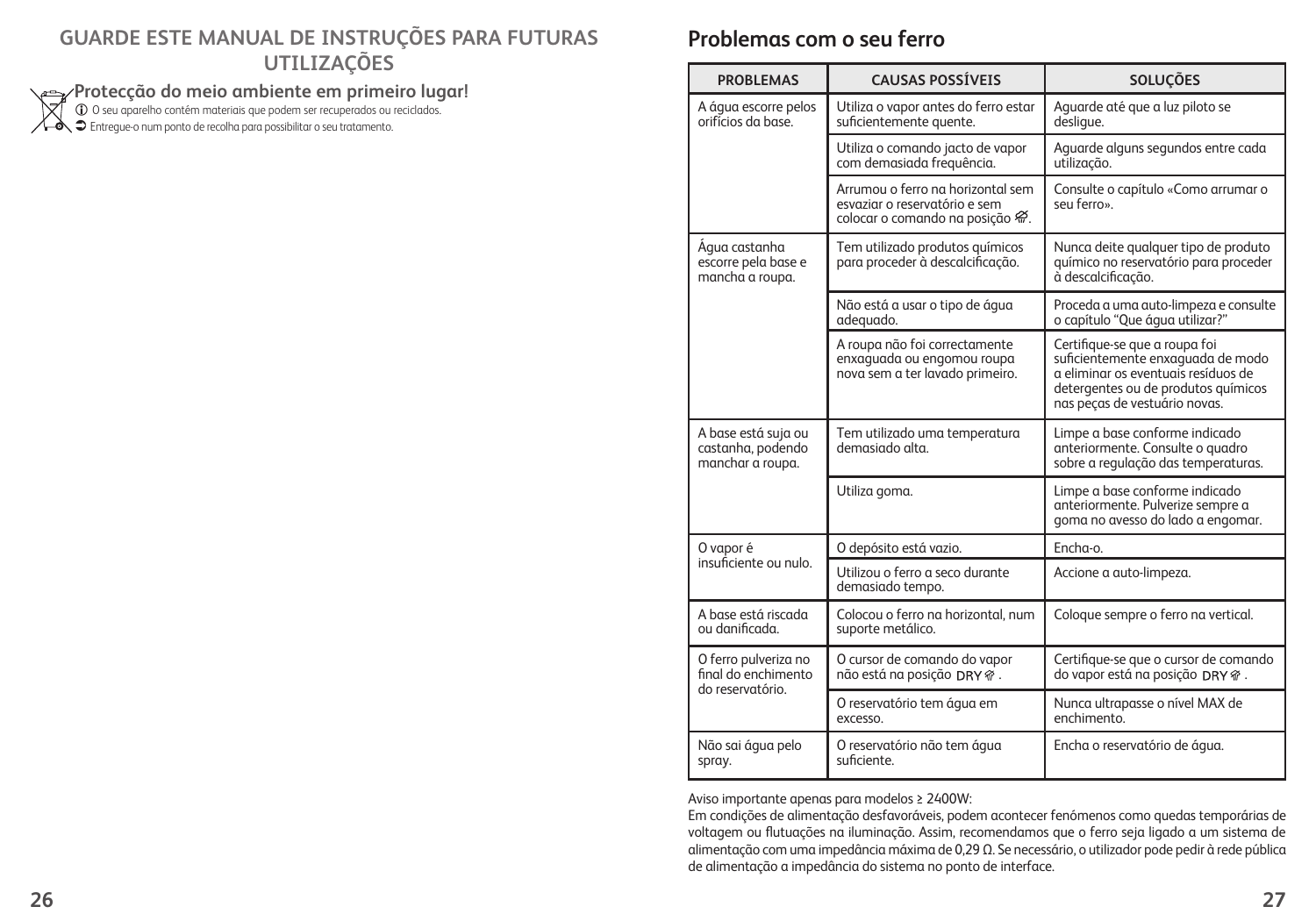# **DA**

# **SIKKERHEDSANVISNINGER**

- Læs venligst denne betjeningsvejledning omhyggeligt og opbevar den.
- Efterlad aldrig strygejernet uden opsyn, når stikket er sat i, eller så længe det ikke har kølet af i ca. 1 time.
- Strygejernet bør anvendes og placeres på en flad, stabil og varmebestandig flade.
- Når strygejernet stilles på soklen, skal du sikre dig, at soklen er anbragt på en stabil flade.
- Tag altid strygejernets stik ud før opfyldning eller skylning af vandbeholderen, før rengøring og efter hver brug.
- Børn skal være under opsyn for at sikre, at de ikke leger med apparatet.
- Hold strygejernet og dets ledning uden for rækkevidde af børn under 8 år, når det er tændt eller køler af.
- Dette apparat kan benyttes af børn fra 8 år og opefter, og af personer med nedsatte fysiske, sensoriske eller mentale evner eller manglende erfaring og viden, hvis de overvåges eller har fået instruktion i sikker brug af apparatet, og forstår de dermed forbundne farer.
- Rengøring og brugervedligeholdelse må ikke udføres af børn uden overvågning.
- Apparatet må ikke bruges, hvis det har været tabt på gulvet, hvis det har synlige skader, hvis det lækker eller ikke fungerer korrekt. Skil aldrig strygejernet ad. Få det undersøgt på et autoriseret serviceværksted for at undgå farer.



Overfladerne mærket med dette tegn og strygesålen<br>In bliver meget varme under brugen af apparatet Rør bliver meget varme under brugen af apparatet. Rør ikke ved disse flader, før strygejernet har kølet af.

• Hvis el-ledningen er beskadiget, skal den udskiftes af en autoriseret serviceforretning for at undgå fare.

# **VIGTIGE ANBEFALINGER** • El-installationens spænding skal svare til strygejernets (220-240V). Tilslut altid strygejernet til en stikkontakt med

- jordforbindelse. Forkerte tilslutninger kan forårsage uoprettelige skader på strygejernet og annullerer garantien.
- Hvis du benytter en forlængerledning, skal du sikre dig, at dens spænding er korrekt (16A), har jordforbindelse og er helt udrullet.
- Tag ikke strygejernets stik ud ved at trække i ledningen.
- Nedsænk aldrig dampstrygejernet i vand eller nogen anden væske. Hold det aldrig under vandhanen.
- Lad aldrig strygejernets sål røre ved el-ledningen.
- Apparatet udsender damp, som kan forårsage forbrændinger, især når du stryger tæt på kanten af strygebrættet.
- Ret aldrig dampen mod personer eller dyr.
- Af hensyn til din sikkerhed er dette apparat i overensstemmelse med gældende standarder og forskrifter (Direktiver om lavspænding, Elektromagnetisk kompatibilitet, Miljøbeskyttelse).
- Dette strygejern er kun beregnet til brug i en almindelig husholdning. Fabrikanten fraskriver sig ethvert ansvar og garantien bortfalder i tilfælde af en brug, der ikke er i overensstemmelse med denne brugsanvisning.

### **Hvilken slags vand skal der bruges ?**

Apparatet er beregnet til at fungere med vand fra hanen. Hvis vandet er meget kalkholdigt (det kan vandværket eller kommunen oplyse om), er det muligt at blande vand fra hanen med demineraliseret vand fra handelen i følgende forhold : 50% vand fra hanen, 50% demineraliseret vand.

Der skal dog jævnligt foretages en selvrensning af dampkammeret for at fjerne kalk.

Brug selvrensningsfunktionen ca. hver 2. uge. Hvis vandet er meget hårdt, skal strygejernet renses hver uge.

### **Hvilken slags vand bør ikke benyttes ?**

Varmen koncentrerer de partikler vandet indeholder, når der sendes damp ud. Følgende vandtyper indeholder organiske affaldsstoffer eller mineraler som kan forårsage udspyning af damp, brunlig væske der løber ud af apparatet eller for tidligt slid: Ufortyndet demineraliseret vand fra handelen, vand fra tørretumbler, parfumeret vand, blødgjort vand, vand fra køleskab, vand fra batterier, vand fra aircondition, destilleret vand eller regnvand.

Man bør derfor ikke bruge disse vandtyper.

Der bør heller ikke bruges vand på flaske, kogt eller filtreret vand.

# **GEM BRUGSANVISNINGEN TIL FREMTIDIG BRUG**



**Vi skal alle være med til at beskytte miljøet!**

i Apparatet indeholder mange materialer, der kan genbruges eller genvindes.

 $\diagup$   $\Box$   $\Box$  Bring det til et specialiseret indsamlingssted eller et autoriseret serviceværksted, når det ikke skal bruges mere.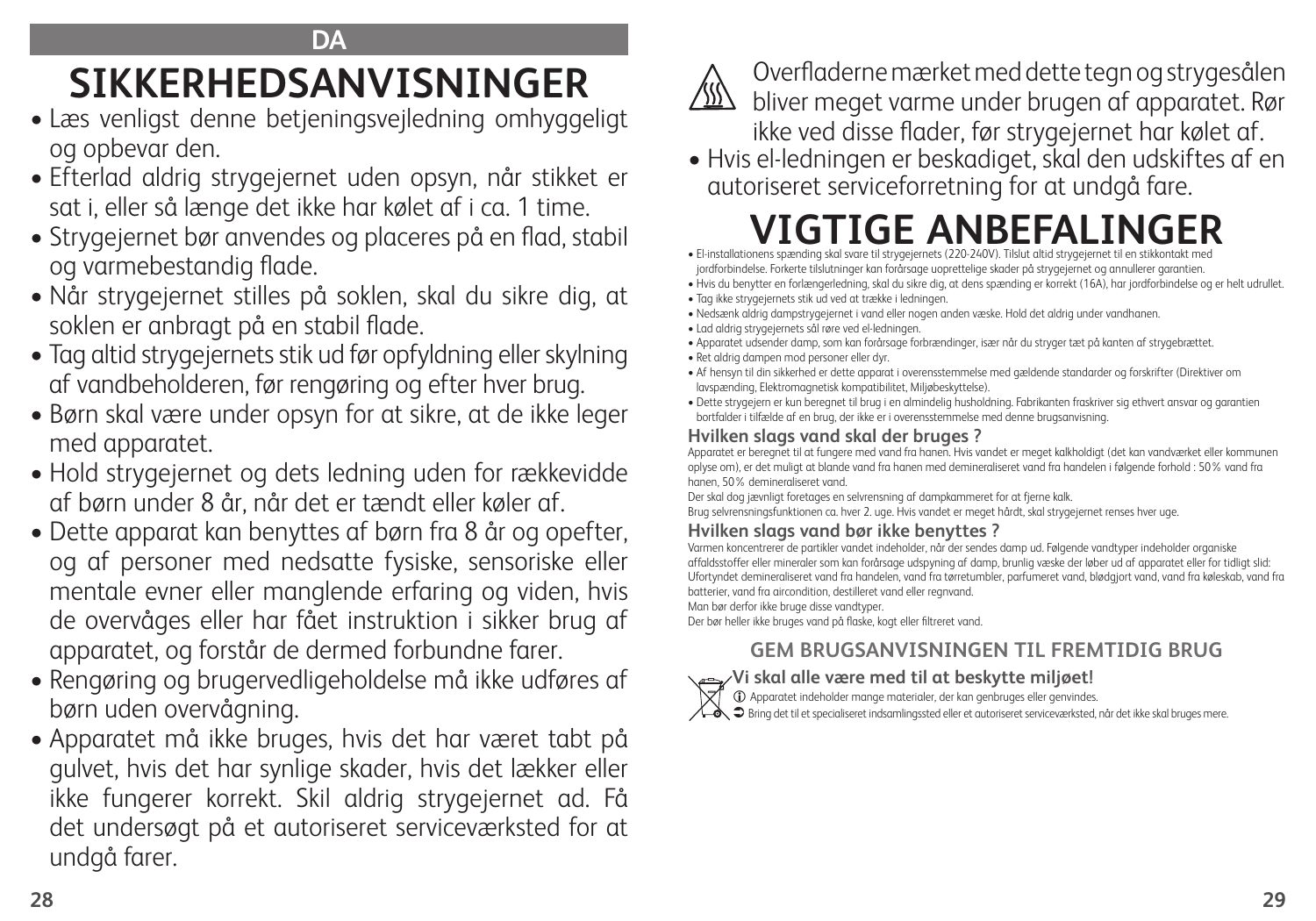# **Problemer med strygejernet ?**

| <b>PROBLEM</b>                                                           | MULIG ÅRSAG                                                                                                         | <b>LØSNING</b>                                                                                                         |
|--------------------------------------------------------------------------|---------------------------------------------------------------------------------------------------------------------|------------------------------------------------------------------------------------------------------------------------|
| Der løber vand ud af<br>strygesålens huller.                             | Der bruges damp, inden<br>strygejernet er varmt nok.                                                                | Vent til termostat lampen slukker.                                                                                     |
|                                                                          | Dampskud knappen bruges for ofte.                                                                                   | Vent i nogle sekunder mellem hvert tryk.                                                                               |
|                                                                          | Strygejernet har været opbevaret<br>stående på strygesålen uden at<br>blive tømt og uden at stille<br>knappen på «. | Se afsnittet «Opbevaring af<br>strygejernet».                                                                          |
| Der løber en<br>brunlig væske ud                                         | Der bruges kemiske<br>afkalkningsmidler.                                                                            | Der må ikke kommes afkalkningsmidler<br>i vandet i beholderen.                                                         |
| af strygesålen, som<br>pletter tøjet.                                    | Der bruges ikke den rigtige type<br>vand.                                                                           | Foretag en selvrensning og se afsnittet<br>"Hvilken type vand man skal bruge".                                         |
|                                                                          | Tøjet er ikke blevet renset grundigt<br>nok, eller du har strøget et stof,<br>som ikke har været vasket.            | Sørg for at vasketøjets skylles godt<br>for at fjerne eventuelle rester af sæbe<br>eller kemiske produkter på nyt tøj. |
| Strygesålen er<br>snavset eller brun<br>og kan plette<br>strygetøjet.    | Der stryges ved for høj temperatur.                                                                                 | Rengør sålen som beskrevet ovenfor.<br>Se skemaet med temperaturer for at<br>indstille termostaten.                    |
|                                                                          | Du bruger stivelse.                                                                                                 | Rengør sålen som beskrevet ovenfor.<br>Sprøjt stivelsen på den side af stoffet,<br>der ikke stryges.                   |
| Strygejernet                                                             | Vandbeholderen er tom.                                                                                              | Fyld vandbeholderen op.                                                                                                |
| producerer kun lidt<br>eller ingen damp.                                 | Strygejernet er blevet brugt for<br>længe til strygning uden damp.                                                  | Foretag en selvrensning.                                                                                               |
| Strygesålen er ridset<br>eller beskadiget.                               | Strygejernet har været anbragt på<br>en metalholder på strygesålen.                                                 | Stil altid strygejernet på hælen.                                                                                      |
| Strygejernet sender<br>damp ud, når<br>vandbeholderen<br>fyldes helt op. | Dampindstillingen står ikke på<br>DRY 金.                                                                            | Kontroller at dampindstillingen står på<br>DRY 命.                                                                      |
|                                                                          | Vandbeholderen er overfyldt.                                                                                        | Fyld aldrig vandtanken til mere end<br>angivelsen for MAX.                                                             |
| Sprayknappen virker<br>ikke.                                             | Der er ikke nok vand i<br>vandbeholderen.                                                                           | Fyld vandbeholderen.                                                                                                   |

Vigtig bemærkning til modeller med ≥ 2400 W:

Under dårlige strømforsyningsforhold, kan fænomener som transiente spændingsfald eller belysningsudsving opstå. Det anbefales derfor, at strygejernet forbindes til et strømforsyningssystem med en impedans på 0,29. Hvis nødvendigt, kan brugeren få de nødvendige oplysninger om impedansen i strømsystemet af el-selskabet.

# **NO**

# **SIKKERHETSREGLER**

- Les bruksanvisningen nøye, og ta godt vare på den
- La aldri apparatet stå uten tilsyn mens det er tilkoblet og under avkjøling i 1 time etter frakobling.
- Strykejernet skal brukes og oppbevares på et stabilt, varmebestandig underlag.
- Pass alltid på at overflaten er stabil når du setter strykejernet oppreist.
- Koble alltid fra apparatet før beholderen fylles på eller skylles, før rengjøring og etter hver anvendelse.
- Pass på at barn ikke leker med apparatet.
- Strykejernet skal holdes utenfor rekkevidde for barn yngre enn 8 år når det er tilkoblet eller avkjøles.
- Dette apparatet kan brukes av barn fra 8 år og eldre, personer med reduserte fysiske eller mentale eller svekkede sanseevner og personer uten erfaring eller kunnskap hvis de har fått opplæring i en sikker bruk av apparatet og forstår risikoene involvert.
- Rengjøring og vedlikehold av bruker skal ikke utføres av barn med mindre de er under oppsyn.
- Apparatet må ikke brukes hvis det har falt ned, viser synlige tegn til skade, lekker eller ikke fungerer slik det skal. Aldri demonter apparatet. Få apparatet kontrollert ved et godkjent servicesenter for å unngå fare.



Overflater som er merket med dette tegnet og selve<br>III strykesålen blir svært varme under bruk. Ikke berør strykesålen blir svært varme under bruk. Ikke berør disse overflatene før strykejernet er avkjølt.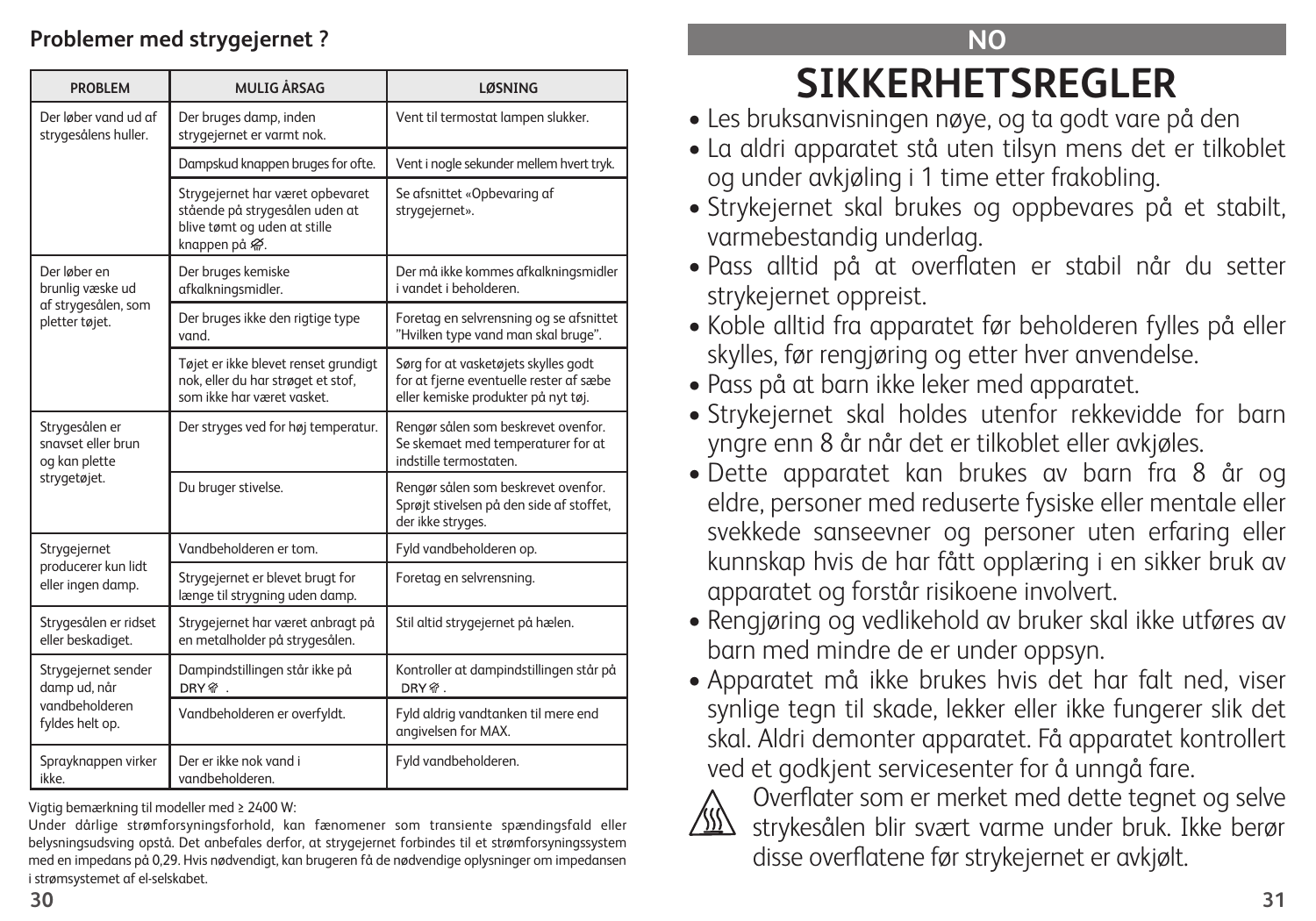### • Dersom ledningen er skadet, må den straks skiftes ut av et godkjent servicesenter for å unngå farlige situasjoner. **VIKTIGE ANBEFALINGER**

• Forsikre deg om at nettspenningen er den samme som strykejernets (220-240 V). Strykejernet må kobles til en jordet kontakt. Enhver feilaktig tilkobling kan forårsake uopprettelige skader på strykejernet og opphever garantien.

- Dersom du bruker en skjøteledning, må du forsikre deg om at den er topolet med jordleder og at den er fullt utstrakt.
- Ikke koble fra apparatet ved å dra i ledningen.
- Strykejernet må aldri senkes i vann eller i andre væsker. Det må heller aldri holdes under springen.
- La aldri strømledningen komme i kontakt med strykesålen.
- Apparatet gir fra seg damp som kan forårsake forbrenning, især ved stryking på kanten av strykebordet.
- Rett aldri dampen mot personer eller dyr.
- For din sikkerhet, overholder dette apparatet tekniske regler og gjeldende standarder (lavspenning, elektromagnetisk kompatibilitet, miljø).
- Dette produktet er kun beregnet på bruk i hjemmet. Ved enhver anvendelse som er uegnet eller strider mot instruksjonene, fraskriver produsenten seg ethvert ansvar, og garantien vil ikke lenger være gyldig.

#### **Hva slags vann kan brukes?**

Strykejernet er laget for å fungere med vann fra springen. Dersom vannet er veldig kalkholdig (disse opplysningene kan fås ved det kommunale vannverket eller teknisk etat) er det mulig å blande springvannet med demineralisert flaskevann med 1 del springvann, 1 del demineralisert vann.

Det er imidlertid nødvendig å foreta selvrensing av dampkammeret regelmessig for å fjerne kalkdannelser. Bruk den selvrensende funksjonen ca. hver 2. uke. Rens strykejernet ukentlig hvis vannet er svært hardt.

#### **Hva slags vann kan ikke brukes?**

Ved fordampning konsentrerer varmen partiklene som finnes i vannet. Vanntypene nedenfor inneholder organisk avfall eller mineralpartikler som kan føre til sprut eller brunt vann som gir flekker på tøyet eller for tidlig slitasje av strykejernet: vann fra tørketrommel, parfymert vann, vann fra bløtgjøringsinstallasjon, vann fra kjøleskap, batterivann, vann fra luftfukter, rent, demineralisert vann eller regnvann. De vanntypene som beskrives ovenfor må dermed ikke brukes. Bruk heller ikke kokt eller filtert vann eller flaskevann.

#### **TA VARE PÅ DENNE BRUKSANVISNINGEN FOR SENERE BRUK**

#### **Ta vare på miljøet!**

i Apparatet inneholder mange gjenvinnbare og resirkulerbare materialer.

 $\not\!\!\!\!\!\nearrow$   $\rightarrow$  Ta det med til et oppsamlingssted eller et godkjent servicesenter slik at avfallet kan behandles.

#### **Eventuelle problemer og løsninger**

| <b>PROBLEMER</b>                                                       | <b>MULIGE ÅRSAKER</b>                                                                                                      | <b>LØSNINGER</b>                                                                                                                           |
|------------------------------------------------------------------------|----------------------------------------------------------------------------------------------------------------------------|--------------------------------------------------------------------------------------------------------------------------------------------|
| Vannet renner ut<br>gjennom hullene i                                  | Bruk av damp før strykejernet er<br>blitt ordentlig varmt.                                                                 | Vent til lampen slukker.                                                                                                                   |
| strykesålen.                                                           | Knappen for dampstråle brukes<br>for ofte.                                                                                 | Vent noen sekunder mellom hver bruk.                                                                                                       |
|                                                                        | Strykejernet er blitt oppbevart<br>liggende med vann i vanntanken,<br>og uten at dampinnstillingen er<br>blitt stilt på «. | Se avsnittet «Oppbevaring».                                                                                                                |
| Brunt vann renner<br>ut gjennom hullene                                | Det brukes kjemiske<br>avkalkingsprodukter.                                                                                | Ikke tilsett noen avkalkingsprodukter i<br>vannet i vanntanken.                                                                            |
| i strykesålen og gir<br>flekker på tøyet.                              | Du bruker ikke riktig type vann.                                                                                           | Kjør en selvrensesyklus og les kapitlet<br>«Hva slag vann kan brukes?».                                                                    |
|                                                                        | Klærne er ikke ordentlig skylt, eller<br>du har strøket et nytt plagg før det<br>har blitt vasket.                         | Sørg for at tøyet er tilstrekkelig skylt<br>slik at eventuelle rester av såpe eller<br>kjemiske produkter er fjernet fra de<br>nye klærne. |
| Strykesålen er<br>skitten eller brun<br>og kan gi flekker på<br>tøyet. | Stryking ved altfor høy<br>temperatur.                                                                                     | Rengjør strykesålen som tidligere<br>beskrevet. Se temperaturtabellen for å<br>stille inn termostaten.                                     |
|                                                                        | Du bruker stivelse.                                                                                                        | Rengjør strykesålen som tidligere<br>beskrevet. Spray alltid stivelsen på<br>vrangen av strykesiden.                                       |
| Liten eller ingen                                                      | Vanntanken er tom.                                                                                                         | Fyll vanntanken.                                                                                                                           |
| dampkapasitet.                                                         | Strykejernet er blitt brukt for lenge<br>på tørrstryking.                                                                  | Foreta selvrensing.                                                                                                                        |
| Strykesålen er ripet<br>eller skadet.                                  | Strykejernet er blitt lagt med<br>strykesålen ned på strykebrettets<br>metalldel.                                          | Plasser alltid strykejernet på høykant.                                                                                                    |
| Strykejernet damper<br>når vanntanken er                               | Dampinnstillingen er ikke blitt stilt<br>på DRY 命.                                                                         | Sjekk at dampinnstillingen er blitt stilt<br>på DRY 命.                                                                                     |
| blitt fylt opp.                                                        | Det er for mye vann i vanntanken.                                                                                          | La aldri vannet overstige max-nivå.                                                                                                        |
| Sprayen virker ikke.                                                   | Det er for lite vann i vanntanken.                                                                                         | Fyll vanntanken.                                                                                                                           |

Viktig merknad kun for modellene ≥ 2400W:

Under dårlige strømforhold, kan fenomener som transiente spenningsfall eller belysningssvingninger skje. Derfor anbefales det at jernet er koblet til et strømforsyningssystem med en maksimal impedans på 0,29 Ω. Om nødvendig, kan brukeren spørre lokale elektrisitetsselskap for systemets impedans på grensesnittpunktet.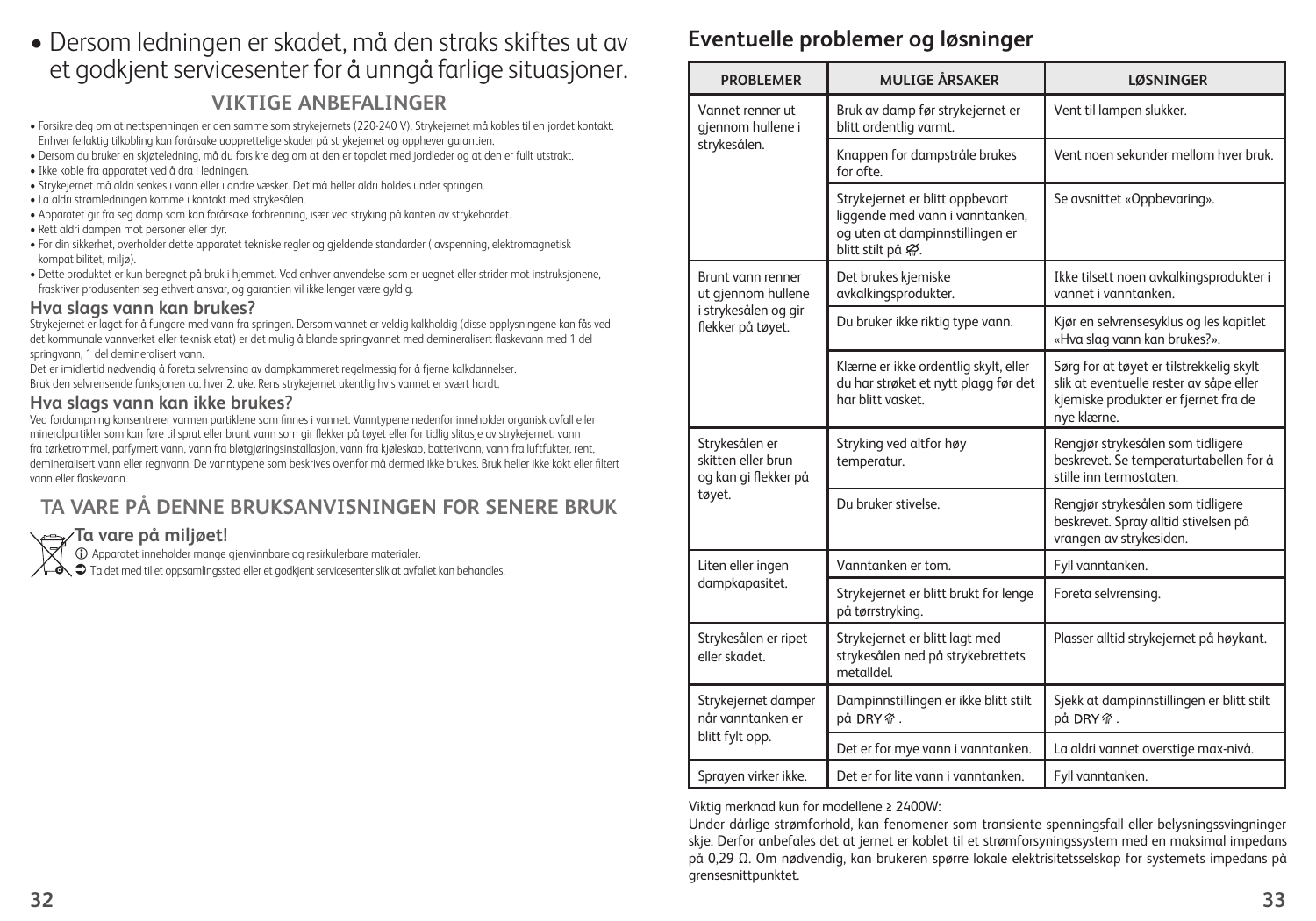# **SV**

# **SÄKERHETSANVISNINGAR**

- Vänligen läs noga igenom och spara denna bruksanvisning.
- Lämna aldrig apparaten utan tillsyn när kontakten är i och så länge den inte svalnat i ca 1 timme.
- Ditt strykjärn ska användas och placeras på ett stabilt underlag.
- När strykjärnet ställs på avställningsplattan, var noga med att den står på ett stabilt underlag.
- Koppla alltid ur apparaten: innan du fyller på eller sköljer vattentanken, innan rengöring, efter varje användning. Barn måste övervakas så att de inte leker med enheten.
- Håll strykjärn och sladd utom räckhåll för barn under 8 år. både när strykjärnet är varmt och när det håller på att svalna.
- Den här apparaten kan användas av barn från 8 år och uppåt samt av personer med begränsad fysisk, sensorisk eller mental förmåga eller med bristande erfarenheter och kunskaper, om de övervakas eller får instruktioner om hur apparaten ska användas på ett säkert sätt och om de förstår de risker den kan medföra.
- Skador på strykjärnets stryksula och ångfunktionen på grund av användning av felaktigt vatten (se Vilken typ av vatten får du använda?) och uteblivet underhåll (se Antikalksystem) ger inte rätt att returnera något under garantin.

• Rengöring och användarunderhåll får inte göras av barn utan tillsyn. Apparaten skall inte användas om den fallit i golvet, om den har synliga skador, om den läcker eller fungerar onormalt. Plocka aldrig isär apparaten själv: lämna in den på en godkänd serviceverkstad för att undvika fara.



 Ytor markerade med det här tecknet samt  $\langle \!\! \textrm{ss}\!\! \rangle$  stryksulan kan bli mycket heta vid användning. Vidrör dem aldrig innan järnet svalnat.

• Om sladden är skadad ska den omedelbart bytas ut av en godkänd serviceverkstad för att undvika olyckor.

**VIKTIGA RÅD**

- Elinstallationens märkspänning ska överensstämma med strykjärnets märkspänning (220–240V). Detta strykjärn måste kopplas till ett eluttag av jordad typ. All felanslutning kan orsaka irreparabla skador och gör att garantin träder ur kraft.
- Om förlängningssladd används, kontrollera att den är av tvåpolig typ med jordledning.
- Koppla inte ur apparaten genom att dra i sladden.
- Doppa aldrig järnet i vatten! Ställ aldrig järnet under en kran med rinnande vatten.
- Vidrör aldrig sladdarna med järnets stryksula.
- Apparaten avger ånga som kan orsaka brännskador, i synnerhet när du stryker nära kanterna på strykbordet.
- Rikta aldrig ångan mot personer eller djur.
- Apparatens säkerhet uppfyller gällande bestämmelser och standarder (elektromagnetisk kompatibilitet, lågspänningsdirektiv, miliö).
- Produkten är endast avsedd för hemmabruk. Vid olämplig användning eller användning som inte följer bruksanvisningen, upphör garantin att gälla och tillverkaren frånsäger sig allt ansvar.

### **Vilket vatten bör användas?**

Denna apparat är specialkonstruerad för att fungera tillsammans med kranvatten.

Om vattnet som används har en hög kalkhalt (detta går att kontrollera hos det lokala vattenverket), kan man blanda kranvatten med avmineraliserat vatten i följande proportioner : 50% kranvatten, 50% avmineraliserat vatten.

Det är dock nödvändigt att med jämna mellanrum utföra en självrensning av ångkammaren för att få bort kalkpartiklar. Använd Self clean funktionen ca varannan vecka. Om vattnet är mycket hårt, rengör järnet varje vecka.

### **Vilket vatten bör undvikas?**

Under avdunstningen koncentrerar värmen olika ämnen som finns i vattnet. Nedanstående vattensorter innehåller organiskt avfall eller mineralämnen som kan orsaka vattensprut, brunfärgade fläckar eller för tidigt åldrande av apparaten: outspätt avmineraliserat vatten, torkskåpsvatten, luktvatten, avhärdat vatten, kylskåpsvatten, batterivatten, vatten från luftkonditioneringsanläggningar, destillerat vatten, regnvatten.Använd följaktligen inte dessa typer av vatten.mineraler som koncentreras av värmen och orsakar utstötningar, brun rinnande vätska eller för tidigt åldrande av din apparat.

# **SPARA DET HÄR INSTRUKTIONSHÄFTET FÖR FRAMTIDA BRUK**

### **Bidra till att skydda miljön !**

i Apparaten innehåller en mängd material som kan återanvändas eller återvinnas.

 $\diagup\rightarrow$   $\spadesuit$  Lämna in den på en återvinningsstation eller i annat fall till en auktoriserad serviceverkstad för en miljöriktig hantering.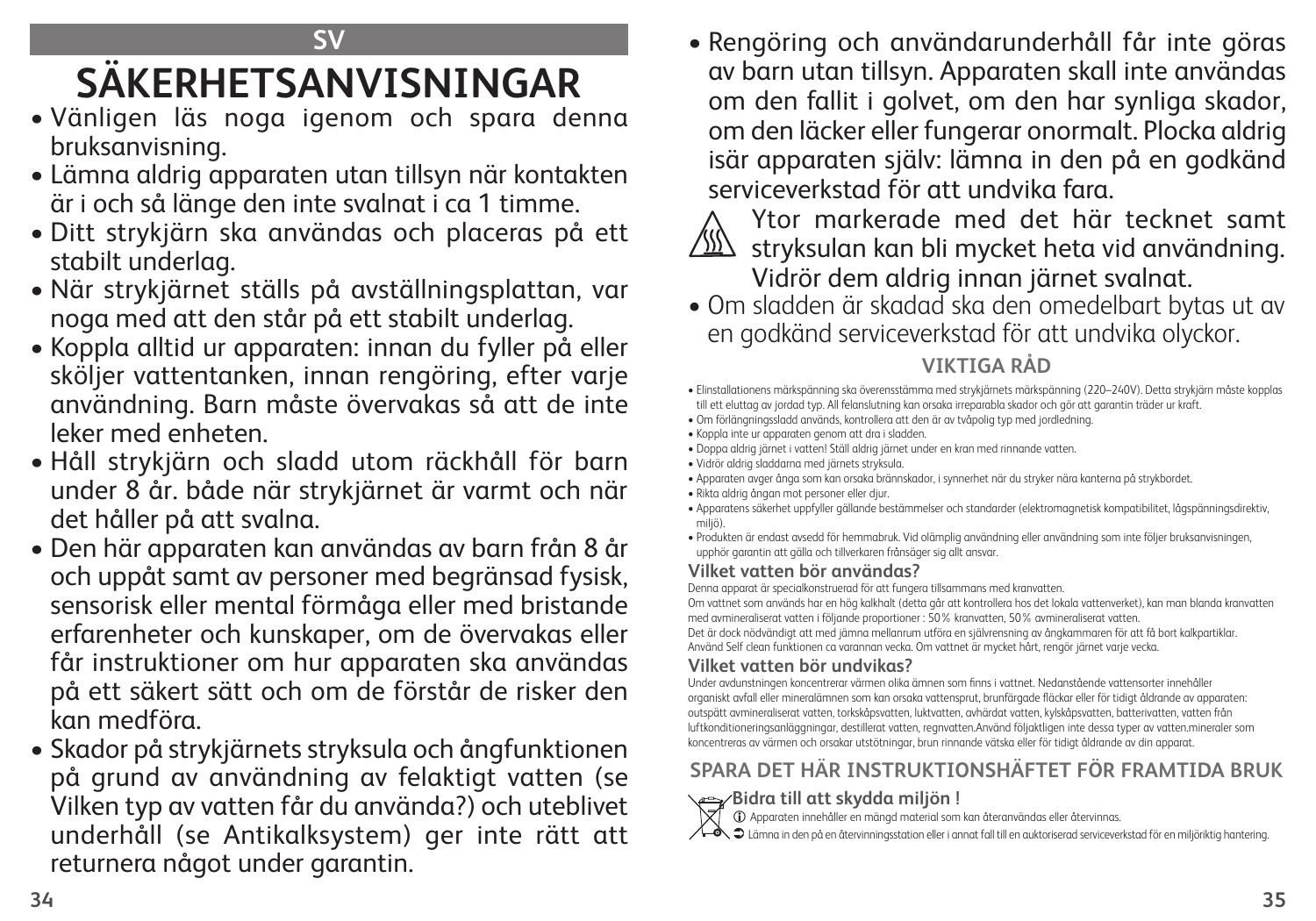# **Problem med strykjärnet?**

| <b>PROBLEM</b>                                                                       | <b>MÖJLIGA ORSAKER</b>                                                                                                                             | LÖSNINGAR                                                                                                                                  |
|--------------------------------------------------------------------------------------|----------------------------------------------------------------------------------------------------------------------------------------------------|--------------------------------------------------------------------------------------------------------------------------------------------|
| Vattnet rinner ut<br>genom stryksulans                                               | Ånga används innan järnet hunnit<br>bli varmt.                                                                                                     | Vänta tills kontrollampan slocknat.                                                                                                        |
| hål.                                                                                 | Ni använder ångknappen ångpuff<br>alltför ofta.                                                                                                    | Vänta några sekunder mellan varje<br>tryck.                                                                                                |
|                                                                                      | Ni har ställt av järnet horisontellt<br>på stryksulan utan att ha tömt det<br>på vatten och utan att ha ställt<br>ångreglaget på $\frac{20}{10}$ . | Se avsnittet «Strykjärnets förvaring».                                                                                                     |
| Brunfärgat vatten<br>kommer ut ur sulans                                             | Ni använder kemiska<br>avkalkningsmedel.                                                                                                           | Tillsätt inget avkalkningsmedel i<br>vattentanken.                                                                                         |
| hảl och lämnar<br>fläckar på plagget.                                                | Du använder inte rätt vattensort.                                                                                                                  | Gör en självrengöring och se avsnittet<br>"Vilket vatten bör användas"?                                                                    |
|                                                                                      | Dina plagg har inte sköljts<br>tillräckligt eller du har strykt ett<br>nytt plagg innan du tvättade det.                                           | Se till att plaggen är tillräckligt<br>sköljda för att avlägsna eventuella<br>tvättmedelsrester eller kemiska<br>produkter från nya plagg. |
| Stryksulan är smutsig<br>eller brun och riskerar<br>att lämna fläckar på<br>plagget. | Ni använder för hög<br>stryktemperatur.                                                                                                            | Rengör stryksulan enligt ovanstående<br>anvisningar. Ställ in termostaten enligt<br>temperaturtabellen.                                    |
|                                                                                      | Du använder stärkelse.                                                                                                                             | Rengör stryksulan enligt ovanstående<br>anvisningar. Spreja stärkelse på<br>motsatt sida till den som ska strykas.                         |
| Strykjärnet avger                                                                    | Vattentanken är tom.                                                                                                                               | Fyll på vattentanken.                                                                                                                      |
| lite ånga eller ingen<br>ånga alls.                                                  | Järnet har använts för länge till<br>torrstrykning.                                                                                                | Gör en självrengöring.                                                                                                                     |
| Stryksulan är repig<br>eller skadad.                                                 | Järnet har stått horisontellt på<br>stryksulan på ett metallställ eller du<br>har strykt på ett blixtlås.                                          | Ställ järnet på hälen.                                                                                                                     |
| Järnet ångar i slutet<br>av påfyllningen av                                          | Ångreglaget är inte i läge DRY �� .                                                                                                                | Kontrollera att ångreglaget är i läge<br>DRY 金.                                                                                            |
| vattentanken.                                                                        | Vattentanken är överfull.                                                                                                                          | Överskrid aldrig maxnivån.                                                                                                                 |
| Sprejen funger inte.                                                                 | Vattentanken är inte tillräckligt fylld.                                                                                                           | Fyll vattentanken.                                                                                                                         |

Viktigt meddelande för endast ≥ 2400W-modellerna:

Vid ogynnsamma strömförhållanden kan fenomen som övergående spänningsfall eller ljusförändringar inträffa. Det rekommenderas därför att ansluta strykjärnet till en strömförsörjning med en maximal impedans på 0,29 Ω. Vid behov kan användaren rådfråga sitt elbolag vilken impedans som systemet använder vid anslutningspunkten.

**FI**

# **TURVALLISUUSOHJEITA**

- Lue nämä ohjeet huolella ja säilytä ne myöhempää käyttöä varten.
- Älä koskaan jätä laitetta ilman valvontaa, jos siinä on virta päällä tai jos se ei ole jäähtynyt noin 1 tuntia.
- Silitysrautaa saa käyttää ja säilyttää tasaisella, vakaalla ja kuumuutta kestävällä pinnalla.
- Kun laitat silitysraudan alustalle, varmista, että pinta, jolle sen asennat, on vakaa.
- Irrota laite sähköverkosta ennen vesisäiliön täyttöä tai huuhtelua, ennen puhdistamista ja käytön jälkeen.
- Lapsia on pidettävä silmällä, jotta he eivät leiki laitteella.
- Pidä silitysraudan sähköjohto aina poissa alle 8-vuotiaiden lasten ulottuvilta, kun raudassa on virtaa tai rauta on jäähtymässä.
- Tätä laitetta saavat käyttää yli 8-vuotiaat lapset ja sellaiset henkilöt, joiden fyysiset tai henkiset kyvyt ovat heikentyneet tai joilla ei ole kokemusta tai tietoja, jos he ovat saaneet opastusta laitteen turvallisessa käytössä ja he ymmärtävät siihen liittyvät vaarat.
- Lapset saavat käyttää ja hoitaa laitetta vain aikuisten valvonnassa.
- Laitetta ei pidä käyttää jos se on pudonnut, se on selvästi vaurioitunut, vuotaa tai siinä on muuta toiminnallista vikaa. Älä koskaan pura laitetta. Tarkistuta se valtuutetussa huollossa vaaran välttämiseksi.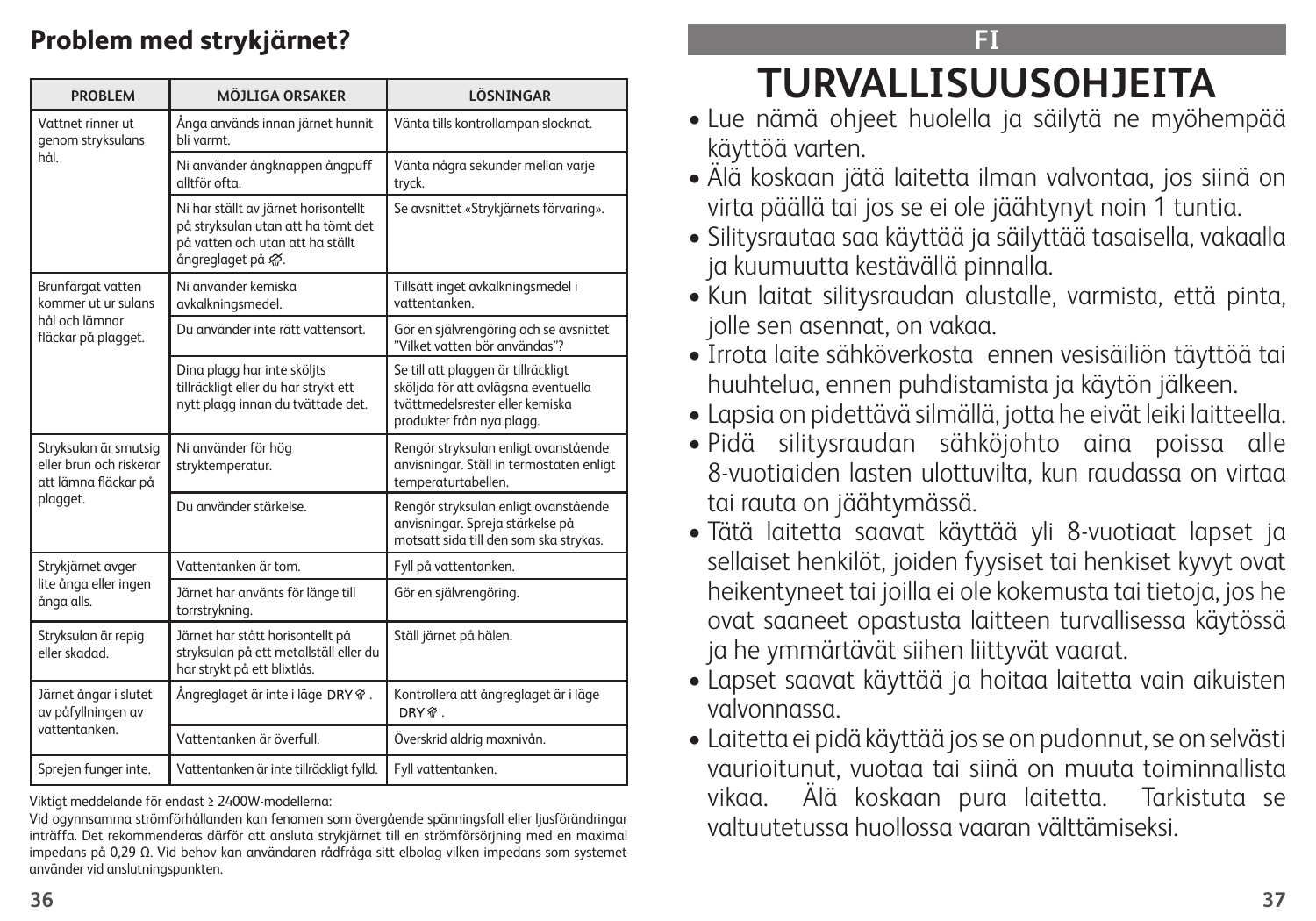

**Ongelmatilanteet** Tällä merkillä varustetut pinnat ja pohjalevy tulevat hyvin kuumiksi laitteen käytön aikana. Älä koske näihin pintoihin, ennen kuin silitysrauta on jäähtynyt.

• Jos laitteen sähköjohto on vaurioitunut, se on välittömästi vaihdettava uuteen valtuutetussa huoltopisteessä, jotta vältyttäisiin vaaratilanteelta.

### **TÄRKEITÄ SUOSITUKSIA**

- Sähköverkon jännitteen täytyy vastata silitysraudan jännitettä (220-240V). Kytke silitysrauta aina maadoitettuun pistokkeeseen. Väärään jännitteeseen kytkettynä laite voi vaurioitua peruuttamattomasti eikä takuu ole tällöin voimassa.
- Jos käytät jatkojohtoa, varmista, että sen luokittelu on oikea (16A), se on maadoitettu ja johto on kierretty täysin auki.
- Älä irrota laitetta sähköverkosta vetämällä johdosta.
- Älä koskaan upota silitysrautaa veteen tai muuhun nesteeseen. Älä pidä sitä vesihanan alla.
- Älä koskaan kosketa sähköjohtoa silitysraudan pohjalevyllä.
- Laite muodostaa höyryä, joka voi aiheuttaa palovammoja erityisesti, jos silität laudan nurkkaosassa.
- Älä koskaan osoita höyryä suoraan ihmisiä tai eläimiä kohti.
- Sinun turvallisuutesi vuoksi tämä laite täyttää siihen sovellettavat standardit ja määräykset (matalajännite-, sähkömagneettinen yhteensopivuus-, ympäristödirektiivit).
- Tämä tuote on suunniteltu käytettäväksi vain kotona. Kaikki kaupallinen tai virheellinen käyttö tai näiden ohjeiden laiminlyöminen kumoaa takuun, eikä valmistaja kanna mitään vastuuta.

#### **Mitä vettä tulisi käyttää?**

Voit käyttää vesijohtovettä. Jos vesi on erittäin kalkkipitoista (tarkista asia paikallisilta viranomaisilta),voit sekoittaa vesijohtovettä kaupasta saatavaan suodatettuun veteen. Sekoitussuhde on 50% vesijohtovettä ja 50% suodatettua vettä. Jotta vesijohtoveden kalkki ei kertyisi silitysrautaan, on välttämätöntä puhdistaa se automaattisella kalkinpoistotoiminnolla. Käytä itsepuhdistuskäyttöä noin joka 2. viikko. Jos vesi on erittäin kovaa, puhdista rauta viikoittain.

#### **Mitä vesiä ei tulisi käyttää?**

Kuumuus aiheuttaa haihtumista, jolloin vedessä olevat mineraalit tiivistyvät. Seuraavat vedet sisältävät orgaanisia jätteitä tai mineraaleja, jotka voivat aiheuttaa roiskeita tai ruskeita valumia sekä kuluttaa silitysrautaa ennenaikaisesti : kaupasta saatava puhdas suodatettu vesi, kuivauskoneiden vesi, hajustettu vesi, pehmennetty vesi, jääkaappien, akkujen ja ilmastointilaitteiden vesi, tislattu vesi, sadevesi.

Kehotamme sinua olemaan käyttämättä tällaista vettä.

# **SÄILYTÄ NÄMÄ KÄYTTÖOHJEET MYÖHEMPÄÄ KÄYTTÖÄ VARTEN**

#### **Huolehtikaamme ympäristöstä!**

i Laitteessasi on paljon arvokkaita ja kierrätettäviä materiaaleja.

 Toimita laitteesi keräyspisteeseen tai sellaisen puuttuessa vaikka valtuutettuun huoltokeskukseen, jotta se käsitellään asianmukaisesti.

| <b>ONGELMA</b>                                                          | <b>MAHDOLLISIA SYITÄ</b>                                                                                                                       | <b>RATKAISU</b>                                                                                                                   |
|-------------------------------------------------------------------------|------------------------------------------------------------------------------------------------------------------------------------------------|-----------------------------------------------------------------------------------------------------------------------------------|
| Pohjan rei'istä<br>vuotaa vettä.                                        | Höyrytoiminto on käytössä, mutta<br>rauta ei ole riittävän kuuma.                                                                              | Odota, että merkkivalo sammuu.                                                                                                    |
|                                                                         | Lisähöyrypainiketta painetaan<br>lijan usein.                                                                                                  | Odota hetki käyttöjen välillä.                                                                                                    |
|                                                                         | Olet laittanut silitysraudan<br>säilytyspaikkaan vaakatasoon,<br>mutta sitä ole tyhjennetty eikä<br>höyrynsäädintä ole asetettu<br>asentoon «. | Katso lisätietoja kappaleesta «<br>Silitysraudan säilytys »                                                                       |
| Pohjan rei'istä valuu<br>ruskeaa nestettä.                              | Olet käyttänyt kemiallista<br>kalkinpoistoainetta.                                                                                             | Älä lisää säiliön veteen<br>kalkinpoistoainetta.                                                                                  |
| joka likaa silitettävän<br>kankaan.                                     | Et käytä oikeanlaista vettä.                                                                                                                   | Suorita raudan itsepuhdistus ja katso<br>kohdasta "Mitä vettä voin käyttää?"                                                      |
|                                                                         | Vaatetta ei ole huuhdeltu riittävän<br>hyvin tai olet silittänyt uutta<br>vaatetta ennen sen pesemistä.                                        | Varmista että pyykki on kunnolla<br>huuhdeltu jottei pesuaineen jäämät<br>tai muut kemikaalit pala kiiinni uuteen<br>vaatteeseen. |
| Pohja on likainen tai<br>ruskea ja voi tahrata<br>silitettävän kankaan. | Lämpötila on liian korkea.                                                                                                                     | Puhdista pohja yllä olevan ohjeen<br>mukaisesti. Valitse oikea lämpötila<br>lämpötilataulukosta.                                  |
|                                                                         | Käytät tärkkiä                                                                                                                                 | Puhdista pohja yllä olevan ohjeen<br>mukaisesti. Sirottele tärkki kankaan<br>nurjalle puolelle.                                   |
| Höyryä syntyy vähän<br>tai ei ollenkaan.                                | Vesisäiliö on tyhjä.                                                                                                                           | Täytä säiliö.                                                                                                                     |
|                                                                         | Silitysrautaa on käytetty liian<br>kauan kuivana.                                                                                              | Tee automaattinen puhdistus.                                                                                                      |
| Pohja on<br>naarmuuntunut tai<br>pilaantunut.                           | Silitysrauta on laskettu<br>silityslaudan metallialustalle.                                                                                    | Laita rauta aina pystyasentoon.                                                                                                   |
| Silitysrauta<br>muodostaa höyryä                                        | Höyrynsäädin ei ole asennossa<br>DRY 金.                                                                                                        | Varmista, että höyrynsäädin on<br>asennossa DRY ®                                                                                 |
| säiliön täytön lopuksi.                                                 | Vesisäiliö on liian täynnä.                                                                                                                    | Älä koskaan ylitä max tasoa.                                                                                                      |
| Spray ei suihkuta<br>vettä                                              | Vesisäiliö ei ole riittävän<br>tävnnä.                                                                                                         | Täytä vesisäiliö                                                                                                                  |

#### Tärkeä ilmoitus koskien vain ≥ 2400 W:n malleja:

Vid ogynnsamma strömförhållanden kan fenomen som övergående spänningsfall eller ljusförändringar inträffa. Det rekommenderas därför att ansluta strykjärnet till en strömförsörjning med en maximal impedans på 0,29 Ω. Vid behov kan användaren rådfråga sitt elbolag vilken impedans som systemet använder vid anslutningspunkten.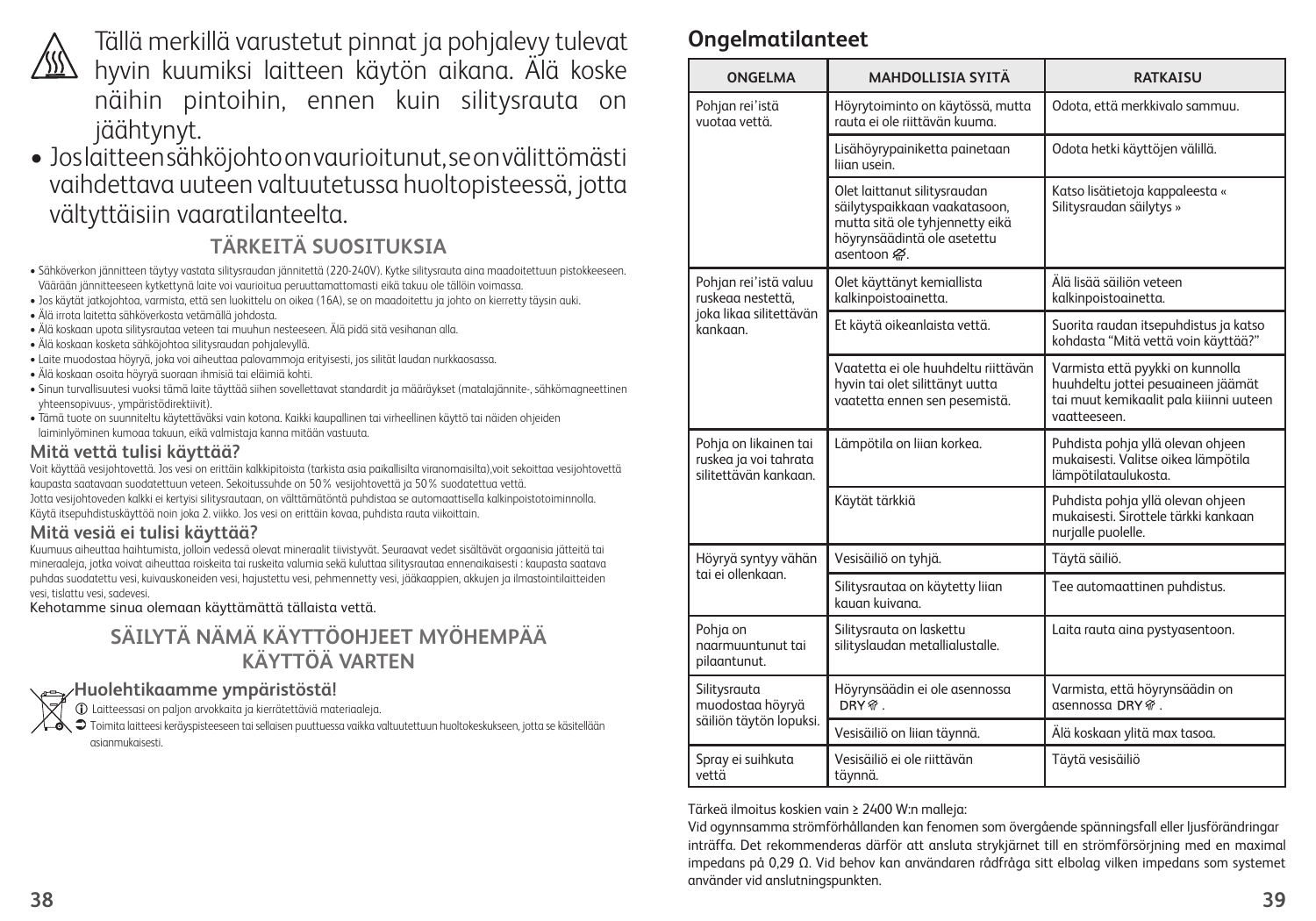# ΟΔΗΓΙΕΣ ΑΣΦΑΛΕΙΑΣ

**EL**

- Παρακαλούμε διαβάστε προσεκτικά αυτές τις οδηγίες και διατηρήστε τις για μελλοντική χρήση.
- Μην αφήνετε ποτέ τη συσκευή χωρίς επίβλεψη όταν είναι συνδεδεμένη στο ρεύμα και αν δεν έχει κρυώσει εντελώς για 1 ώρα περίπου.
- Το σίδερο πρέπει να χρησιμοποιείται και να εναποτίθεται σε επίπεδη, σταθερή επιφάνεια, ανθεκτική στη θερμοκρασία.
- Όταν τοποθετείτε το σίδερο στην ειδική μεταλλική βάση στήριξης, βεβαιωθείτε ότι η επιφάνεια είναι σταθερή.
- Βγάζετε πάντα τη συσκευή από την πρίζα: προτού γεμίσετε ή αδειάσετε το δοχείο νερού, προτού το καθαρίσετε, μετά από κάθε χρήση.
- Τα παιδιά θα πρέπει να επιβλέπονται, προκειμένου να εξασφαλίζεται ότι δεν παίζουν με τη συσκευή.
- Φυλάσσετε το σίδερο και το καλώδιό του μακριά από παιδιά μικρότερα των 8 ετών όταν βρίσκεται στην πρίζα ή το έχετε αφήσει να κρυώσει.
- Η συσκευή αυτή μπορεί να χρησιμοποιηθεί από παιδιά άνω των 8 ετών και από άτομα με μειωμένες φυσικές, αισθητήριες ή διανοητικές ικανότητες, ή από άτομα χωρίς εμπειρία ή γνώση, εφόσον επιβλέπονται ή έχουν εκπαιδευτεί και έχουν λάβει σχετικές οδηγίες όσον αφορά την ασφαλή χρήση της συσκευής και έχουν κατανοήσει τους κινδύνους που εγκυμονεί.
- Ο καθαρισμός και η συντήρηση που προβλέπεται να πραγματοποιείται από τον χρήστη δεν πρέπει να γίνονται από παιδιά χωρίς επίβλεψη.

• Η συσκευή δεν πρέπει να χρησιμοποιείται αν έχει πέσει στο πάτωμα, αν έχει εμφανή ίχνη ζημιάς, αν στάζει ή αν δεν λειτουργεί σωστά. Μην αποσυναρμολογείτε ποτέ τη συσκευή σας. Για να αποφύγετε οποιοδήποτε είδους κίνδυνο, μεταφέρετέ την για έλεγχο σε ένα εξουσιοδοτημένο κέντρο τεχνικής εξυπηρέτησης.



Οι επιφάνειες που φέρουν αυτό το σήμα και η

- πλάκα θερμαίνονται πολύ κατά τη χρήση των συσκευών. Μην αγγίζετε τις επιφάνειες αυτές προτού το σίδερο κρυώσει.
- Αν το καλώδιο τροφοδοσίας είναι χαλασμένο, θα πρέπει να αντικατασταθεί από ένα Εξουσιοδοτημένο Κέντρο Τεχνικής Εξυπηρέτησης, ώστε να αποφύγετε κάθε είδους κίνδυνο.

# ΣΗΜΑΝΤΙΚΕΣ ΣΥΣΤΑΣΕΙΣ

- Η τάση της ηλεκτρικής σας εγκατάστασης πρέπει να αντιστοιχεί σε αυτή του σίδερου σας (220- 240V). Χρησιμοποιείτε πάντα για το σίδερό σας πρίζα με γείωση. Αν συνδέσετε το σίδερο σε πρίζα με λανθασμένη τάση, μπορεί να προκληθεί ανεπανόρθωτη ζημιά στο σίδερο και να ακυρωθεί η εγγύησή σας.
- Αν χρησιμοποιείτε προέκταση, βεβαιωθείτε ότι είναι σωστά βαθμονομημένη (16A) ότι διαθέτει γείωση και ότι δεν παρουσιάζει συστροφές.
- Μη βγάζετε τη συσκευή σας από την πρίζα τραβώντας το καλώδιο.
- Μη βυθίζετε ποτέ το σίδερο ατμού σε νερό ή άλλο υγρό. Μην το κρατάτε ποτέ κάτω από τη βρύση.
- Μην αγγίζετε ποτέ το καλώδιο τροφοδοσίας με την πλάκα του σίδερου.
- Η συσκευή σας παράγει ατμό, ο οποίος μπορεί να προκαλέσει εγκαύματα, κυρίως όταν σιδερώνετε κοντά στην άκρη της σιδερώστρας.
- Μην κατευθύνετε ποτέ τη ροή του ατμού προς άτομα ή ζώα.
- Για την ασφάλειά σας, η συσκευή αυτή συμμορφώνεται με τα ισχύοντα πρότυπα και κανονισμούς (Χαμηλή Τάση, Ηλεκτρομαγνητική Συμβατότητα, Οδηγίες για το Περιβάλλον).
- Το προϊόν αυτό σχεδιάστηκε αποκλειστικά για οικιακή χρήση. Ο κατασκευαστής δεν αναλαμβάνει καμία ευθύνη και η εγγύηση παύει να ισχύει για κάθε είδους εμπορική ή ακατάλληλη χρήση, ή σε περίπτωση μη τήρησης των οδηγιών.

# **Τι νερό να χρησιμοποιείτε?**

Η συσκευή σας έχει σχεδιαστεί να λειτουργεί με νερό της βρύσης. Αν το νερό σας περιέχει πολλά άλατα (κάτι που μπορείτε να μάθετε από την αρμόδια υπηρεσία του δήμου ή την εταιρεία υδάτων), είναι δυνατό να αναμιγνύετε νερό της βρύσης με απιονισμένο νερό του εμπορίου στις εξής αναλογίες: - 50% νερό της βρύσης, - 50% απιονισμένο νερό.

Ωστόσο είναι απαραίτητο να κάνετε τη διαδικασία αυτοκαθαρισμού του θαλάμου ατμοποίησης, για να αποτρέψετε τη συσσώρευση αλάτων.

Χρησιμοποιήστε τη λειτουργία αυτοκαθαρισμού περίπου κάθε 2 εβδομάδες. Εάν το νερό είναι πολύ σκληρό, να καθαρίζετε το σίδερο μία φορά ανά εβδομάδα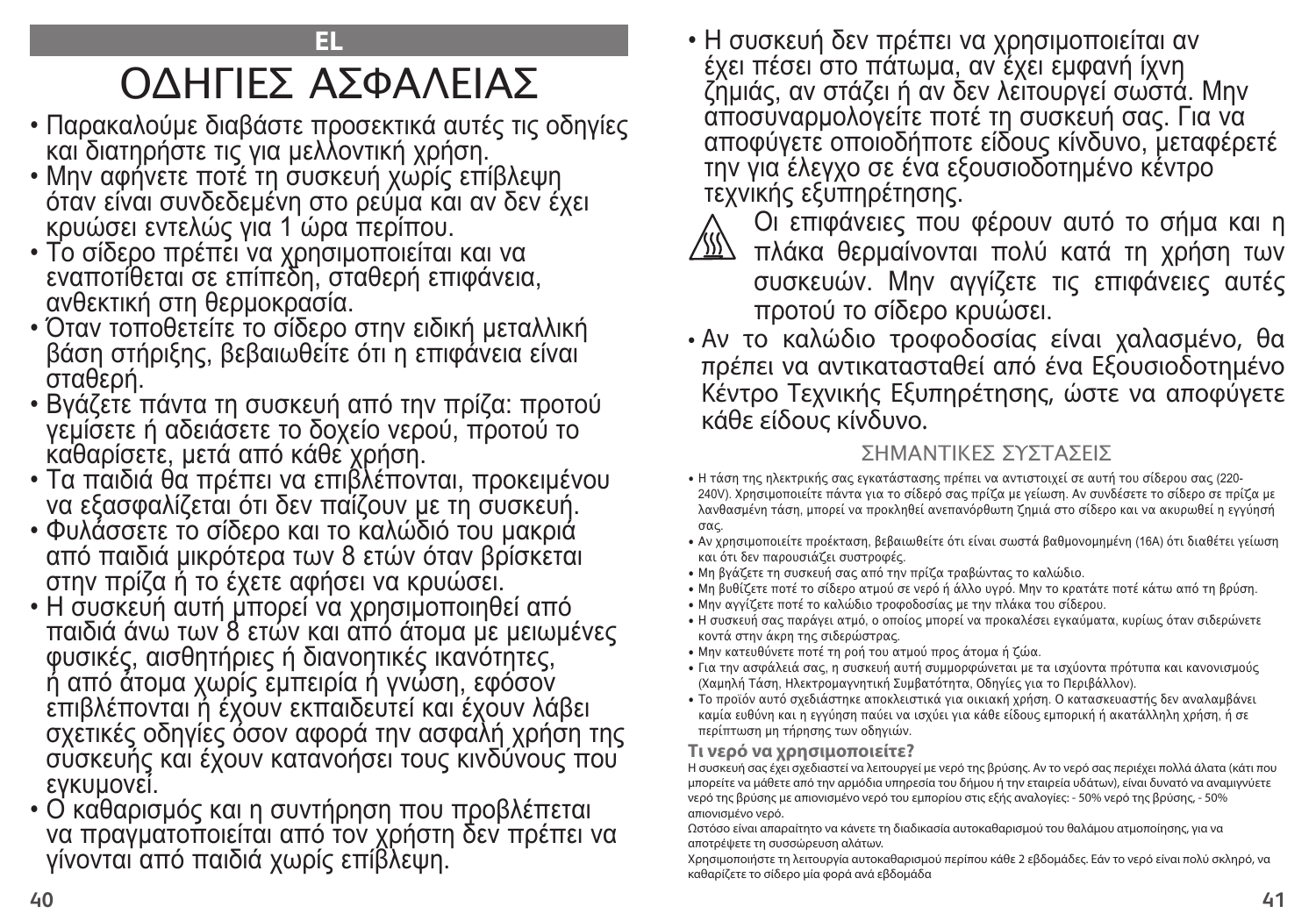#### **Τι νερό να αποφεύγετε?**

Η θερμότητα προκαλεί τη συγκέντρωση των στοιχείων που περιέχονται στο νερό κατά την εξάτμιση. Τα παρακάτω νερά περιέχουν οργανικά απόβλητα ή μεταλλικά στοιχεία τα οποία μπορούν να προκαλέσουν απορρίψεις, σκούρους λεκέδες ή πρόωρη φθορά της συσκευής σας: απιονισμένο νερό του εμπορίου σκέτο, νερό στεγνωτηρίου ρούχων, αρωματισμένο νερό, νερό που έχει υποστεί αποσκλήρυνση, νερό ψυγείου, νερό μπαταριών, νερό κλιματιστικού, αποσταγμένο νερό, νερό της βροχής. Επομένως, σας συνιστούμε να μη χρησιμοποιείτε τα παραπάνω νερά.

Για στεγνό σιδέρωμα, ρυθμίστε τον μοχλό ατμού στη θέση DRY.

#### **ΠΑΡΑΚΑΛΟΥΜΕ, ΦΥΛΑΞΤΕ ΤΟΠΑΡΟΝ ΕΓΧΕΙΡΙΔΙΟ ΧΡΗΣΤΗ**

**Aς συμβαλλουμε κι εμείς στην προστασια του περιβάλλοντος !**

 $\, \oplus \,$ Η συσκευή σας περιέχει πολλλά αξιοποιήσιμα ή ανακυκλώσιμα υλικά.<br>Φ Για την παράδοση της παλιάς σας συσκευής παραλούμε επικοινωνήστε με ένα κέντρο διαλογής, το οποίο θα αναλάβει την επεξεργασία της.

# **Πρόβλημα με το σίδερό σας**

| Προβλήματα                                                                                 | Πιθανές αιτίες                                                                                                          | λύσεις                                                                                                                                              |
|--------------------------------------------------------------------------------------------|-------------------------------------------------------------------------------------------------------------------------|-----------------------------------------------------------------------------------------------------------------------------------------------------|
| Το νερό τρέχει από τις<br>τρύπες της πλάκας.                                               | Χρησιμοποιείτε τη λειτουργία ατμού ενώ το<br>σίδερο δεν είναι ακόμα ζεστό.                                              | Περιμένετε να σβήσει η φωτεινή ένδειξη.                                                                                                             |
|                                                                                            | Χρησιμοποιείτε πολύ συχνά το διακόπτη<br>έξτρα ατμού.                                                                   | Περιμένετε μερικά δευτερόλεπτα μετά<br>από κάθε χρήση.                                                                                              |
|                                                                                            | Αποθηκεύσατε το σίδερο οριζόντια, χωρίς να<br>το αδειάσετε και χωρίς να βάλετε το διακόπτη<br>ατμού στο <sup>22</sup> . | Ανατρέξτε στο κεφάλαιο «Αποθήκευση<br>του σίδερού σας».                                                                                             |
| Βγαίνει σκούρο υγρό<br>από τις τρύπες της                                                  | Χρησιμοποιείτε χημικά προϊόντα αφαίρεσης<br>αλάτων.                                                                     | Μην προσθέτετε κανένα προϊόν<br>αφαίρεσης αλάτων στο δοχείο του νερού.                                                                              |
| πλάκας και λεκιάζει τα<br>ρούχα.                                                           | Δεν χρησιμοποιείτε τον σωστό τύπο νερού.                                                                                | Κάνετε μια διαδικασία αυτοκαθαρισμού<br>και διαβάστε το κεφάλαιο «Ποιο είδος<br>νερού πρέπει να χρησιμοποιώ».                                       |
|                                                                                            | Το ρούχο σας δεν έχει ξεπλυθεί καλά ή<br>σιδερώσατε ένα ολοκαίνουργιο ύφασμα πριν<br>το πλύνετε πρώτα.                  | Βεβαιωθείτε ότι τα ρούχα έχουν<br>ξεπλυθεί καλά για να αποφύγετε πιθανά<br>κατάλοιπα σαπουνιού ή χημικών<br>προϊόντων στα καινούργια ρούχα.         |
| Η πλάκα είναι<br>βρώμικη ή έχει<br>σκούρο χρώμα και<br>κινδυνεύει να λεκιάσει<br>τα ρούχα. | Χρησιμοποιείτε πολύ υψηλή θερμοκρασία.                                                                                  | Καθαρίζετε την πλάκα όπως<br>περιγράφεται παραπάνω. Κοιτάξτε τον<br>πίνακα θερμοκρασιών για να ρυθμίσετε<br>το θερμοστάτη.                          |
|                                                                                            | Χρησιμοποιείτε προϊόν για κολλάρισμα.                                                                                   | Καθαρίζετε την πλάκα όπως<br>περιγράφεται παραπάνω. Ψεκάζετε το<br>προϊόν κολλαρίσματος από την ανάποδη<br>μεριά και όχι από εκείνη που σιδερώνετε. |
| Το σίδερό σας                                                                              | Το ρεζερβουάρ είναι άδειο.                                                                                              | Γεμίστε το.                                                                                                                                         |
| παράγει ελάχιστο ή<br>καθόλου ατμό.                                                        | Το σίδερό σας χρησιμοποιήθηκε πολλή ώρα<br>χωρίς ατμό.                                                                  | Κάντε μια διαδικασία αυτοκαθαρισμού.                                                                                                                |
| Η πλάκα είναι<br>χαραγμένη ή<br>χαλασμένη.                                                 | Βάλατε το σίδερό σας οριζόντια πάνω σε<br>μεταλλική επιφάνεια τοποθέτησης σίδερου.                                      | Τοποθετείτε πάντα το σίδερό σας πάνω<br>στη βάση του.                                                                                               |
| Το σίδερο ψεκάζει<br>ατμό μετά το γέμισμα                                                  | Ο δείκτης του διακόπτη ατμού δεν βρίσκεται<br>στη θέση DRY @.                                                           | Βεβαιωθείτε ότι ο διακόπτης ατμού<br>βρίσκεται στη θέση DRY $\hat{w}$ .                                                                             |
| του δοχείου.                                                                               | Το δοχείο νερού είναι υπερβολικά γεμάτο.                                                                                | Ποτέ μην ξεπερνάτε την ένδειξη<br>γεμίσματος ΜΑΧ.                                                                                                   |
| Η λειτουργία σπρέι<br>δεν ψεκάζει.                                                         | Το δοχείο νερού δεν είναι αρκετά γεμάτο.                                                                                | Γεμίστε το δοχείο νερού.                                                                                                                            |

Σημαντική γνωστοποίηση μόνο για τα μοντέλα ≥ 2400W:

Σε περίπτωση δυσμενών συνθηκών στην κεντρική παροχή ρεύματος, μπορεί να προκύψουν φαινόμενα πρόσκαιρης πτώσης της τάσης ή διακυμάνσεις στον φωτισμό. Επομένως, συνιστάται το σίδερο να συνδέεται σε δίκτυο παροχής ηλεκτρικού ρεύματος με μέγιστη αντίσταση 0,29 Ω. Αν χρειάζεται, ο χρήστης μπορεί να απευθυνθεί στη δημόσια εταιρεία ηλεκτρισμού για να μάθει ποια είναι η αντίσταση του συστήματος στο σημείο διεπαφής.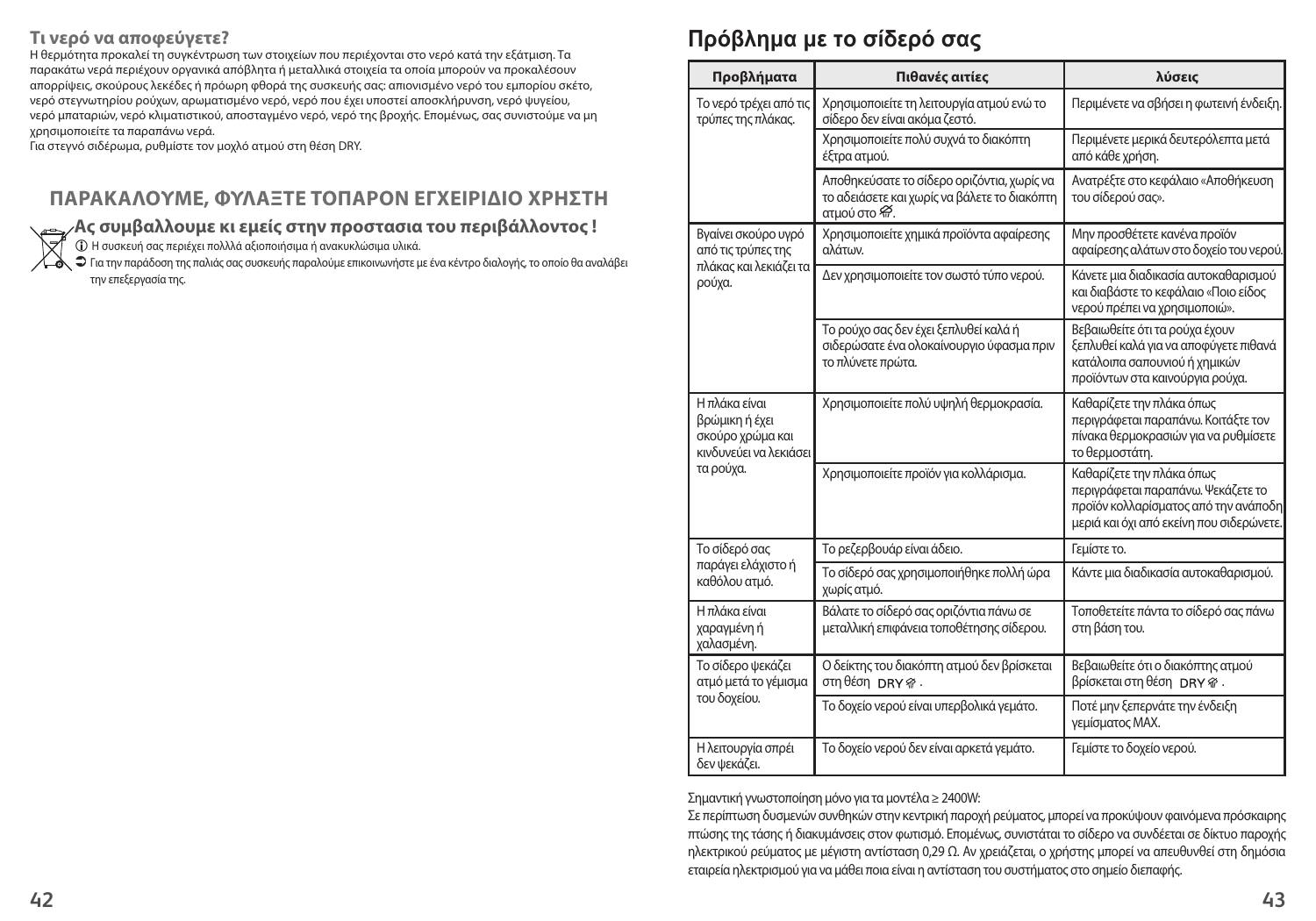إن السطوح التي تحمل هذه العالمة والسطح السفيل للمكواة تكون  $\sqrt{\frac{1}{2}}$ حارة جدًا أثناء استخدام هذه الأجهزة. لا تلمس هذه السطوح قبل أن تبرد المكواة تمامًا.

• إذا أصيب السلك الكهربايئ برضر، ينبغي استبداله من قبل مركز معتمد للخدمة بغية تجنب املخاطر.

#### **توصيات هامة**

- ينبغي لجهد التيار الكهربائي في منشأتك أن يتوافق مع جهد المكواة (240-220 فولت). قم بتوصيل قابس المكواة دامًا مأخذ كهربائي مؤرّض. إن توصيل المكواة بجهد كهربائي خاطئ قد يسبب لها ضررًا غير قابل للإصلاح ويبطل الضمان.
	- إذا كنت تستخدم سلكًا كوصلة مّديد كهربائية، تحقّق من أنه مخصص لشدّة تيار مقدارها 16 أمبر مع تأريض، وأنه ممدود مّامًا.
		- ّ ال تفصل الجهاز عن التيار بشد السلك الكهربايئ.
		- ال تغمر املكواة البخارية يف املاء أو يف أي سائل آخر. ال تضعه تحت حنفية املاء.
			- ً ال تلمس السلك الكهربايئ بواسطة سطح املكواة السفيل أبدا.
		- هذا الجهاز يصدر بخارًا، مما قد يؤدي للإصابة بحروق، خاصة حين تقوم بالكي قريبًا من حافة طاولة الكي.
			- لا توجّه البخار نحو الأشخاص أو الحيوانات أبدًا.
	- من أجل سلامتك، يتوافق هذا الجهاز مع المعاير واللوائح المعمول بها (توجيهات الجهد المنخفض، والتوافق الكهرومغناطيسي، والبيئة...).
- جرى تصميم هذا المنتج للاستخدام المنزلي فقط. إن أي استخدام تجاري، أو أي استخدام غير مناسب، أو عدم الامتثال للتعليمات، يجعل الشركة المصنّعة في حل من أية مسؤولية ويلغي مفعول الضمان.

**أي نوع من املاء تستعمل؟**

ُصمم هذا املنتج ليك يعمل مباء الصنبور العادي. وعىل أي حال، فإن تنظيف املنتج يجب أن يتم مرة يف كل شهر. إن كان الماء عندك ثقيل جدًّا، امزج ماء الصنبور مع الماء المقطر والمتوفر تجاريًّا بنسبة %50 لكل نوع - 50% ماء الصنبور

- 50% ماء مقطر

تُستعمل وظيفة التنظيف الذاتي مرة كل أسبوعين. يجب تنظيف المكواة مرة في الأسبوع في حال استعمال ماء ثقيل.

#### **أي نوع من املاء ميكن استعامله**

لا تستعمل أي نوع من أنواع الماء الوارد أدناه، والذي يحتوي على مخلفات عضوية أو معدنية، لأنه يتسبب بظهور لطخات بنيّة اللون على القماش أو يقصر من عمر المنتج: الماء المقطر الخالي من المعادن والمتوفر تجاريًّا، الماء الصادر عن المجففات، الماء المُخفف، ماء الثلاجات، ماء البطاريات، الماء المغلى أو المُصفّى، الماء الصادر عن أجهزة التكييف، الماء المُقطّر، ماء المطر، ماء الزجاجات، إلخ...

**ً حامية البيئة أوال!**

 يحتوي جهازك عىل العديد من املواد القيمة التي ميكن إعادة تصنيعها. يرجى إيداعه في مراكز تجميع المهملات المختصة. $\bullet$ 

### **AR**

# **نصائح السالمة**

- ً الرجاء قراءة هذه التعليامت بعناية واالحتفاظ بها للعودة إليها الحقا كمراجع.
- ال تدع الجهاز دون مراقبة عند توصيله مبصدر للطاقة، وإذا مل يتم تربيده لحوايل ساعة واحدة.
- ٍ ينبغي استخدام املكواة ووضعها فوق سطح مستو ومستقر وثابت ومقاوم للحرارة.
- حني تضع املكواة فوق قاعدة املكواة، تأكّد من أن السطح الذي تضعها عليه مستقر.
- افصل الجهاز دامئًا: قبل ملء أو شطف الخزان باملاء، وقبل تنظيفه وبعد كل استخدام.
	- ينبغي مراقبة الأطفال للتأكّد من أنهم لا يلعبون بالجهاز.
- ً الرجاء االحتفاظ باملكواة وسلكها بعيدا عن متناول األطفال دون سن الثامنة أثناء تسخينها أو تربيدها.
- ً ميكن استخدام هذا الجهاز من قبل األطفال اعتبارا من سن الثامنة وما فوق والأشخاص ذوي القدرات الجسدية أو الحسيّة أو العقلية المحدودة أو من قبل<br>. أشخاص عدمي الخبرة أو المعرفة إذا خضعوا للإشراف أو تلقوا تعليمات تتعلق باستعمال الجهاز بطريقة سليمة وفهموا المخاطر التي ينطوي عليها.
	- لا يجور القيام بتنظيف وصيانة الجهاز من قبل الأطفال دون إشراف.
- ً ينبغي عدم استخدام الجهاز يف حال سقوطه أرضا، أو بدت عليه عالمات عطب أكيدة، أو أخذ الماء يتسرّب منه، أو إذا لم يعد يعمل بشكل نظامي. لا تعمد إلى ّفك ً الجهاز أبدا. من أجل تجنب املخاطر، اطلب من مركز معتمد للخدمة القيام بفحصه.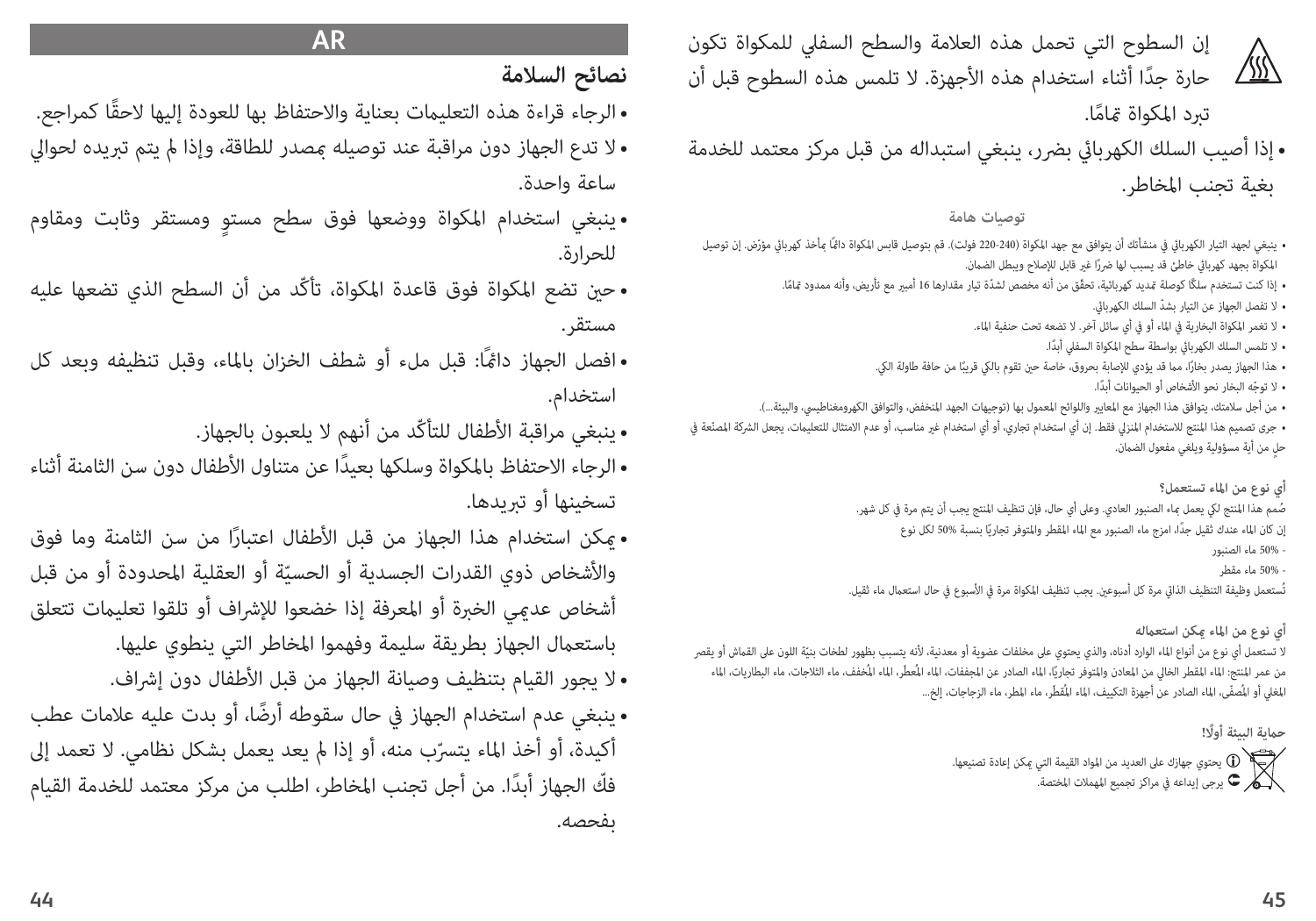**إذا كانت هنالك مشكلة**

| المشكلة                                    | السبب المُحتمل                                                                                                                                                                | الحل                                                                                                                                                   |
|--------------------------------------------|-------------------------------------------------------------------------------------------------------------------------------------------------------------------------------|--------------------------------------------------------------------------------------------------------------------------------------------------------|
|                                            | الماء يتسرّب من ثقوب نعل المكواة <mark>ا</mark> أنت تستعمل البخار بينما المكواة ليست ساخنة عا <mark>ا</mark> نتظر إلى أن يُطفأ مؤشر الترموستات.<br>فيه الكفاية.               |                                                                                                                                                        |
|                                            | أنت تستعمل زر نفث البخار قليلاً.<br>توجد كمية كبيرة من البخار.                                                                                                                | انتظر بضع ثوانٍ بين كل استعمال بالضغط على زر البخار                                                                                                    |
|                                            | تفريغ الماء منها ودون تثبيتها على الموقع ﷺ                                                                                                                                    | انظر فقرة «تخزين المكواة»                                                                                                                              |
| نعل المكواة وتلتصق بالقماش على<br>شكل بقع. | لطخات بنيّة اللون تصدر عن ثقوب   أنت تستعمل مواد تنظيف كيميائية.                                                                                                              | لا تُضف للماء أية مواد تنظيف في خزان الماء                                                                                                             |
|                                            | أنت لا تستعمل الماء المناسب                                                                                                                                                   | قم بعملية التنظيف الذاتي شهريًا واستعن بفقرة «أي نوع<br>من الماء تستعمل؟»                                                                              |
|                                            | قبل غسله.                                                                                                                                                                     | لم يجف القماش عا فيه الكفاية، أو أنك تقوم بكيه <mark>تأكد بأن الثياب قد جفت عا فيه الكفاية، لكي تُزال عنها بقايا</mark><br>الصابون والمواد الكيميائية. |
| الثياب ببقع داكنة.                         | نعل المكواة متسخ ويتسبب بتلطيخ <mark>ا</mark> أنتِ تقوم بالكي ببرنامج غير مناسب (الحرارة عالية <mark>ا</mark> نظف نعل المكواة كما موضح آنفًا.<br>حدًّا)                       | انتق البرنامج المناسب.                                                                                                                                 |
|                                            | أنت تستعمل مادة النشاء                                                                                                                                                        | نظف نعل المكواة كما موضح آنفًا.<br>استعمل النشاء على الجهة الخلفية من الثياب لكيها                                                                     |
| القليل من البخار أو لا يوجد بخار           | خزان الماء فارغ                                                                                                                                                               | املأ خزان الماء                                                                                                                                        |
|                                            | استعملت المكواة للكى الجاف لوقت طويل                                                                                                                                          | قم بالتنظيف الذاتي                                                                                                                                     |
| خدوش بليغة.                                | نعل   المكواة   فيه   عطب   أو   فيه <mark>ا</mark> لقد وضعت المكواة بوضع منبسط فوق لوح معدني أو <mark>ا</mark> أوقف المكواة دامًّا على عقبها<br> مررتها أثناء الكي فوق سحّاب |                                                                                                                                                        |
| بعد الانتهاء من تعبئة الخزان               | البخار أو الماء يتسرب من المكواة <mark>،</mark> زر التحكم بالبخار على الموقع @DRY \$                                                                                          | تأكد أن زر التحكم بالبخار على الموقع *@ DRY                                                                                                            |
|                                            | خزان الماء فيه ماء زائد                                                                                                                                                       | لا تتعدى مستوى الحد الأقصى MAX                                                                                                                         |
| البخاخ لا يعمل                             | الخزان يحتاج إلى مزيد من الماء.                                                                                                                                               | املأ خزان الماء.                                                                                                                                       |

فقط: W2400 ≥ مالحظة هامة ملوديالت

يف ظل ظروف غر مواتية للتيار الكهربايئ، ميكن أن تحدث ظواهر عابرة مثل انقطاعات يف التيار الكهربايئ أو تقلبات يف اإلضاءة. لذلك، من املستحسن أن .<br>توصل المكواة بظام كهربائي مقاومة أقصاها 0.29 اوم. وإذا لزم الأمر، مكن للمستخدم أن يطلب من شركة الكهرباء عن نظام المقاومة المعتمد في التيار.